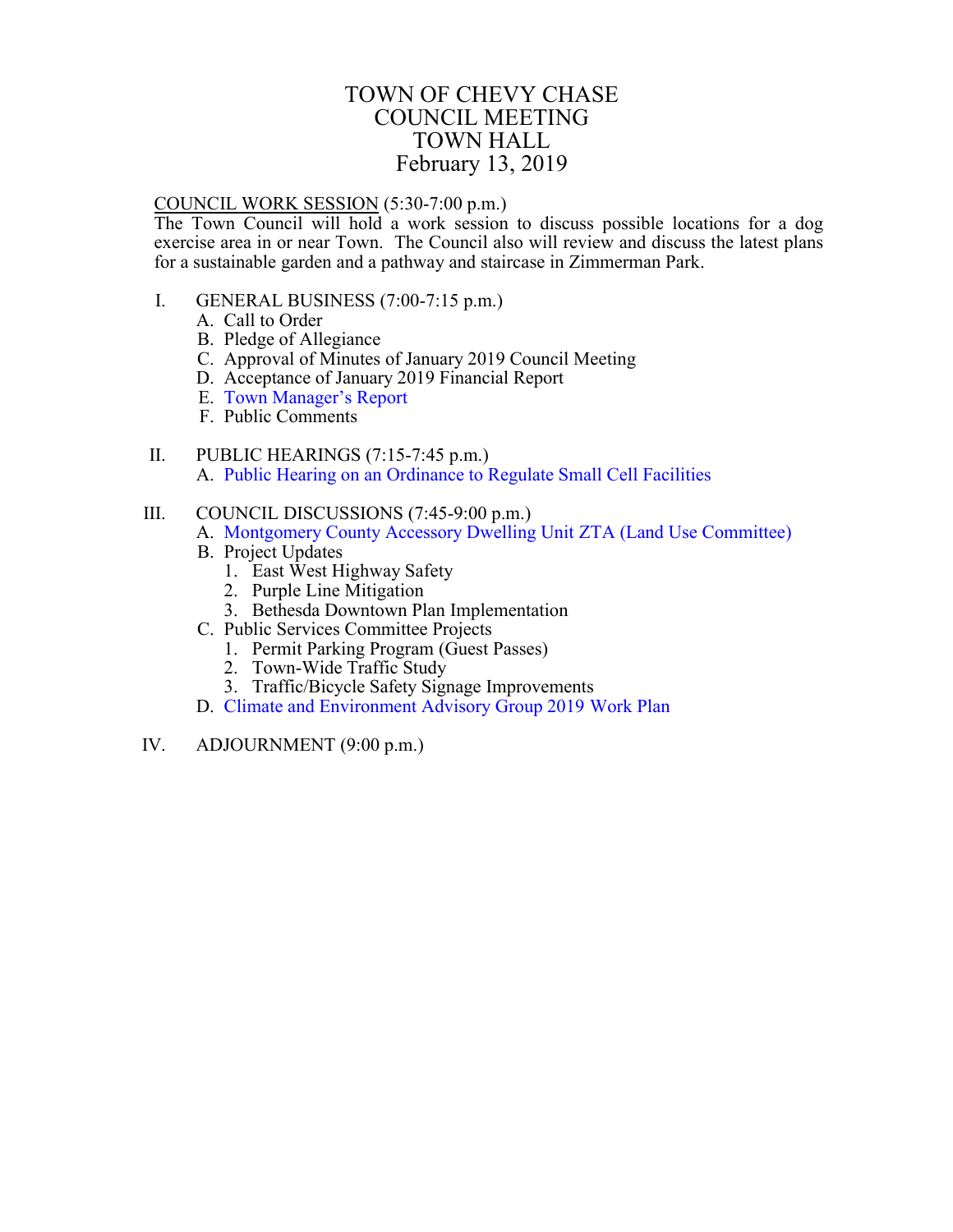# <span id="page-1-0"></span>MEMORANDUM I-E

| TO:   | Town Council               |
|-------|----------------------------|
| FR:   | Todd Hoffman, Town Manager |
| RE:   | Town Manager's Report      |
| DATE: | February 13, 2019          |

This report highlights some of the initiatives undertaken by Town staff over the past month. In the interest of brevity, I have not included ongoing staff functions. Please let me know if you have any questions or need additional information.

- Assisted Purple Line Mitigation Committee with obtaining additional information from MTA and PLTP/PLTC; communicating with Town's consulting engineer re. noise modeling; and communicating with MTA's consulting engineer re. stormwater management plans.
- Communicated with SHA and MCPD re. pedestrian safety improvements on East West Highway.
- Assisted Land Use Committee with publicizing proposed Zimmerman Park improvements.
- Assisted Sustainable Garden Advisory Group with planning for Lee Dennison garden.
- Assisted Long Range Planning Committee with tracking Bethesda redevelopment projects.
- Assisted Public Services Committee with developing RFP for Town-wide traffic study and responding to resident inquiries/requests re. public safety, traffic and street lighting.
- Reviewed and discussed proposed Town legislation re. small cell facility deployments.
- Reviewed and discussed proposed County legislation re. accessory dwelling units.
- Reviewed and discussed proposed State legislation re. municipal planning/zoning authority.
- Began developing proposed FY20 budget.
- Began preparations for 2019 election.
- Continued planning for A/V improvements in the Town Hall.
- Hired Administrative Assistant.
- Worked with Community Relations Committee on special events.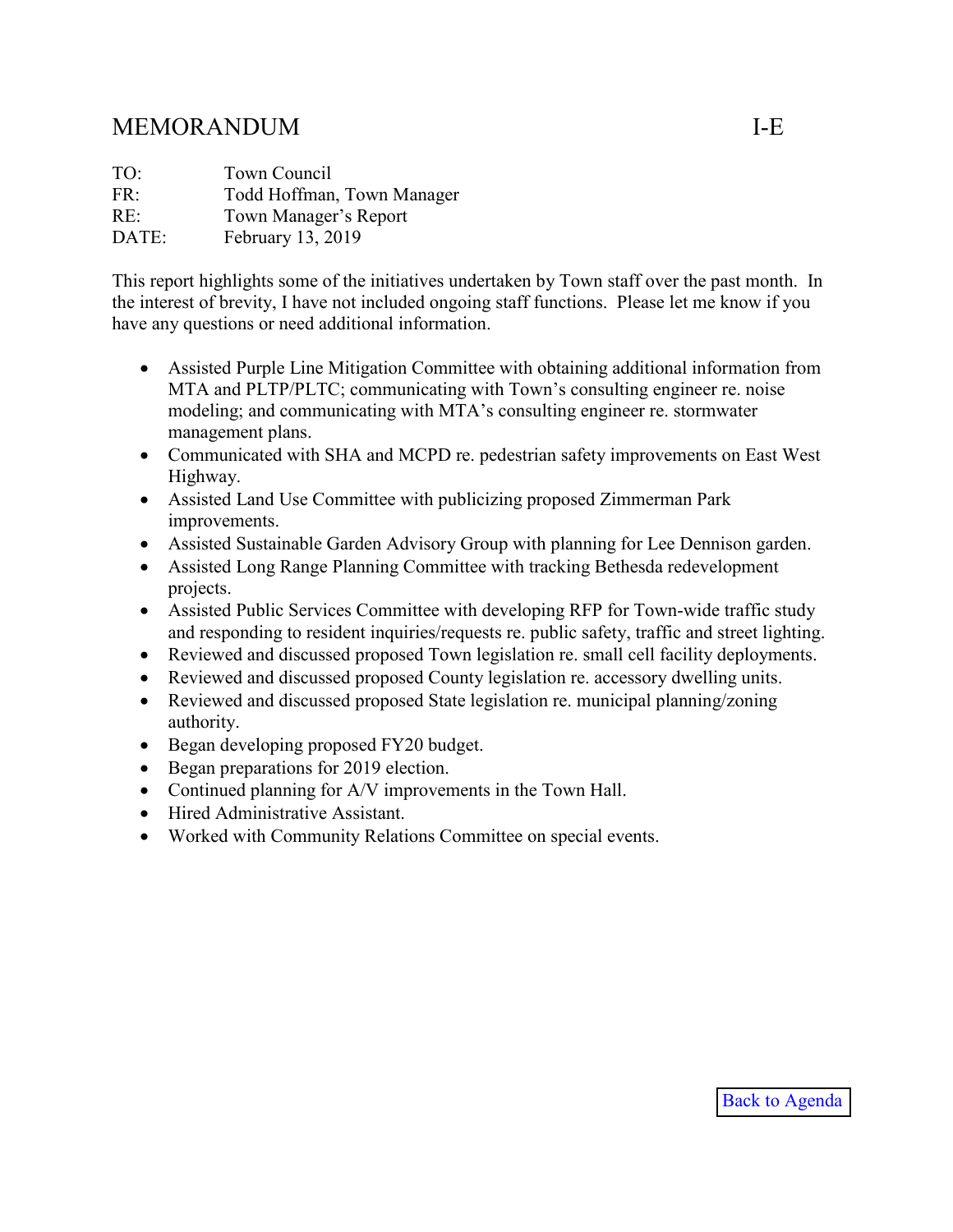#### <span id="page-2-0"></span>**Town of Chevy Chase Ordinance to Regulate Small Wireless Telecommunications Facilities in the Rights-of-Way**

Resolution No.: Introduced: January 9, 2019 Adopted: Effective Date:

#### AN ORDINANCE TO REPLACE CHAPTER 26 OF THE CODE OF ORDINANCES TO ADOPT REQUIREMENTS CONCERNING THE INSTALLATION AND OPERATION OF SMALL WIRELESS TELECOMMUNICATIONS FACILITIES IN THE PUBLIC RIGHTS-OF-WAY.

WHEREAS, Maryland Code, Local Government Article, Section 5-202, as amended, grants to the legislative body of every incorporated municipality in Maryland general power to pass such ordinances not contrary to the Constitution of Maryland, or the public general law, as deemed necessary in order to assure the good government of the municipality, to protect and preserve the municipality's rights, property, and privileges, to preserve peace and good order, to secure persons and property from danger and destruction, and to protect the health, comfort and convenience of the citizens of the municipality;

WHEREAS, United States Code, Title 47, Section 332, provides that a local government may exercise control regarding the placement, construction, and modification of personal wireless service facilities, provided the local government does not unreasonably discriminate among providers of functionally equivalent services; and does not prohibit the provision of personal wireless services;

WHEREAS, United States Code, Title 47, Section 332, provides that a local government shall act on any request for authorization to place, construct, or modify personal wireless service facilities within a reasonable period of time after the request is duly filed with such government or instrumentality, taking into account the nature and scope of such request; and any decision by a local government to deny a request to place, construct, or modify personal wireless service facilities shall be in writing and supported by substantial evidence contained in a written record;

WHEREAS, United States Code, Title 47, Section 1455, provides that a local government may deny a facility request for a modification of an existing wireless tower or base station if it substantially changes the physical dimensions of such tower or base station, including requests for the collocation, removal, or replacement of transmission equipment;

WHEREAS, the Town of Chevy Chase holds and maintains the streets and highways within its municipal boundaries in trust for the benefit, use, and convenience of the general public;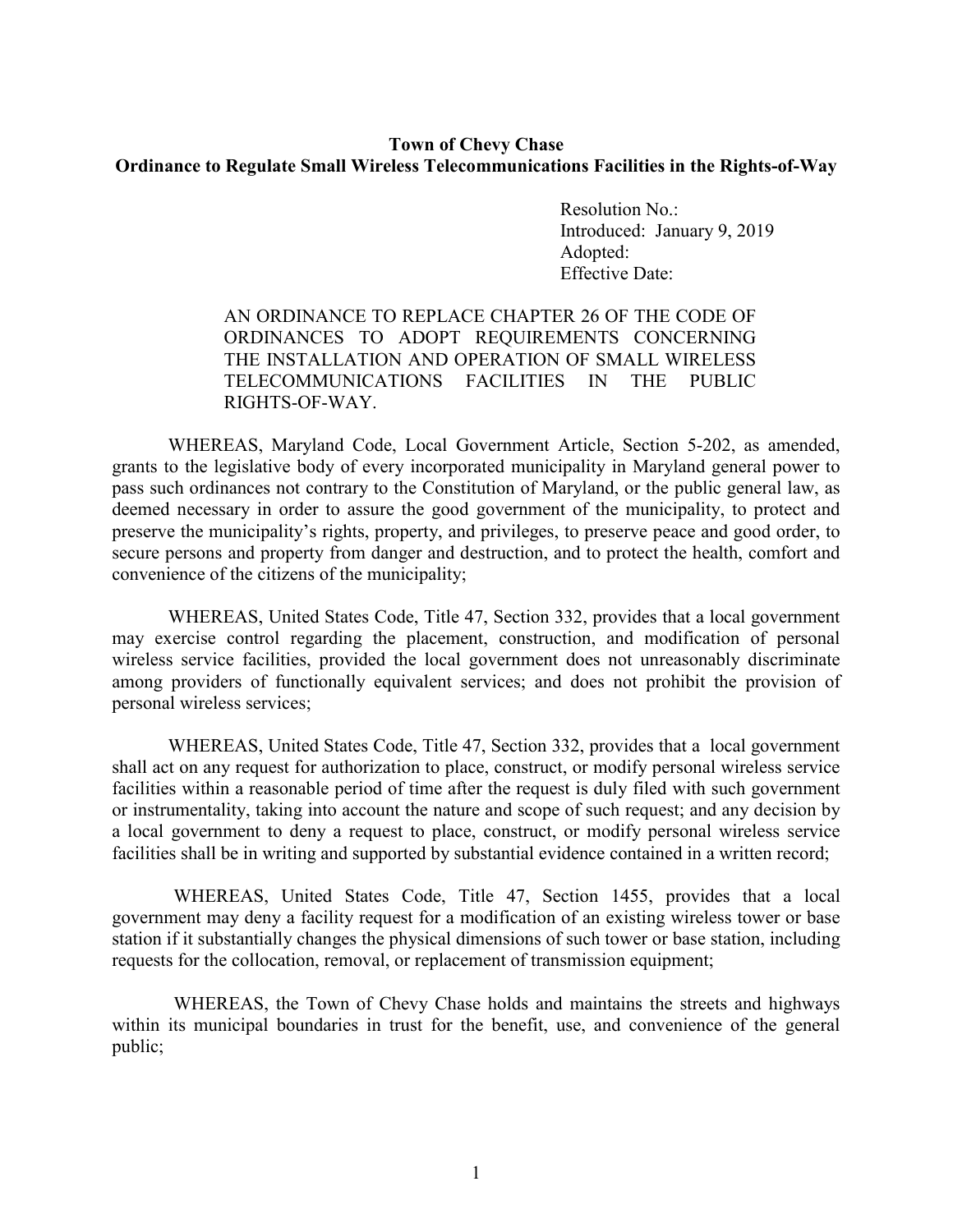WHEREAS, Section 301 of the Town of Chevy Chase Charter authorizes the Town Council to pass ordinances as it may deem necessary for the good government of the Town; for the protection and preservation of the Town's property, rights and privileges; for the preservation of peace and good order; for securing persons and property from violence, danger and destruction; and for the protection and promotion of the health, safety, comfort, convenience, welfare and happiness of the residents of the Town; and for such other police and health matters as it may deem necessary;

WHEREAS, after proper notice to the public, the Town Council introduced the following Ordinance in an open meeting conducted on the 9<sup>th</sup> day of January, 2019;

WHEREAS, after proper notice to the public, the Town Council considered the following Ordinance in an open meeting conducted on the  $13<sup>th</sup>$  day of February, 2019;

WHEREAS, upon consideration of the testimony and evidence presented at the public hearing, the Town Council finds that the ordinance as hereinafter set forth is necessary for the good government of the Town; for the protection and preservation of the Town's property, rights and privileges; for the preservation of peace and good order; for securing persons and property from violence, danger and destruction; and for the protection and promotion of the health, safety, comfort, convenience, welfare and happiness of the residents of the Town.

NOW, THEREFORE, BE IT ORDAINED AND ORDERED, this day of \_\_\_\_\_\_\_\_, 2019, by the Town Council, acting under and by virtue of the authority given it by the Maryland Code and the Town Charter, the Town Council does hereby adopt the foregoing Ordinance and amend the Town Code by replacing Chapter 26 in its entirety as follows:

\* \* \*

#### **Chapter 26.**

#### **TELECOMMUNICATIONS**

#### **ARTICLE I. SMALL WIRELESS TELECOMMUNICATIONS FACILITIES**

#### **Sec. 26.46. Intent and Purpose.**

**It is the intent of the town council to promote the town's public health, safety, and general welfare by providing regulatory requirements for the installation and maintenance of small wireless telecommunications facilities in the public rights-of-way. The purpose of this Article is to regulate the same to enhance vehicular and pedestrian safety and avoid interference with motorist and pedestrian sightlines; to minimize damage to trees; to reduce visual clutter and prevent unsightly or out-of-character deployments; to preserve the value of property and the character of the neighborhood; and to otherwise protect the health, safety, and general welfare of the town and its residents, and the public at large.**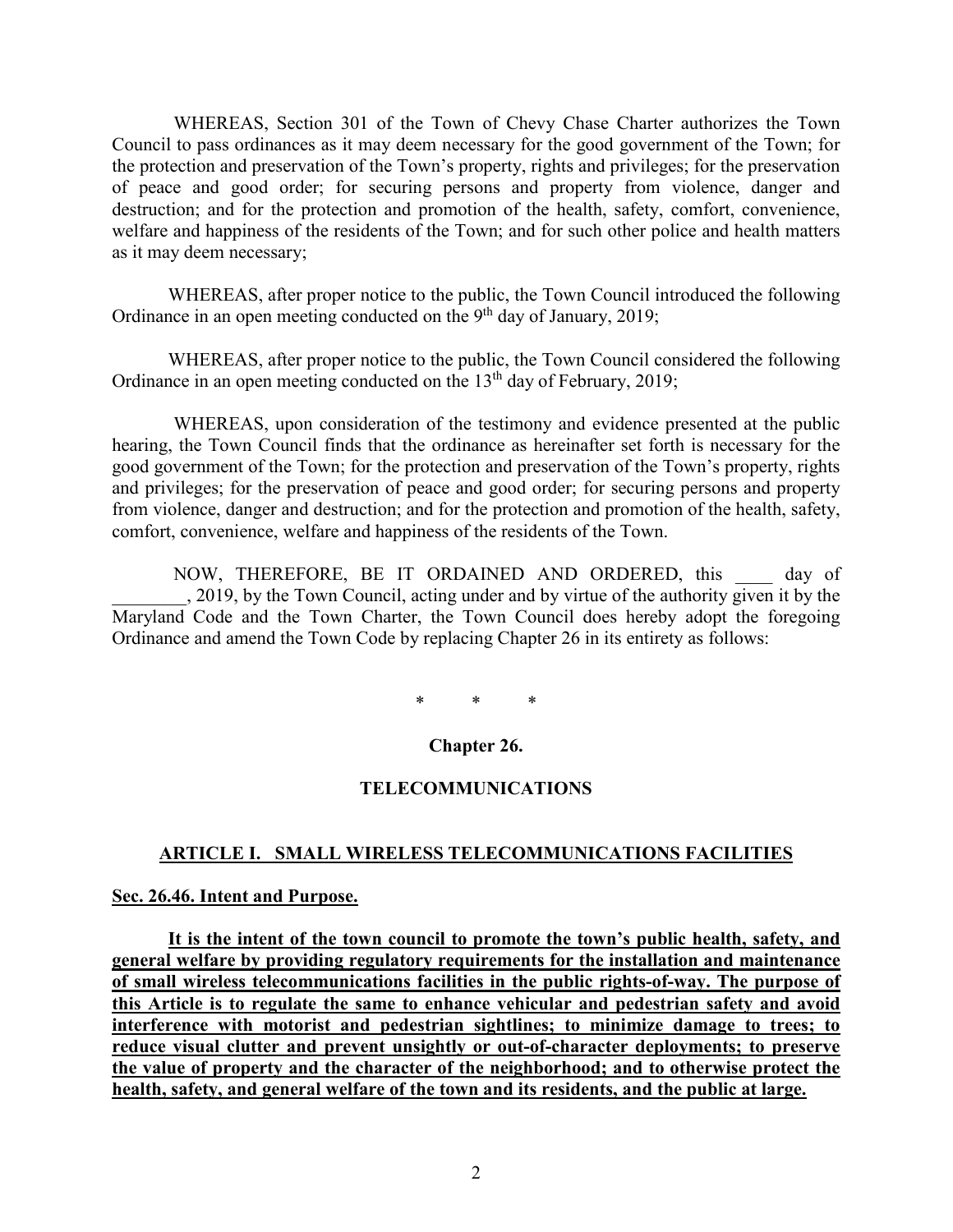**Sec. 26-47. Definitions.**

**In this Article, the following terms have the following meanings.** 

**"***Base Station***" means a structure or equipment at a fixed location that enables wireless communications between user equipment and a communications network. The term does not include a Pole, Tower, or Support Structure or any equipment associated with a Pole, Tower, or Support Structure.** 

**"***Collocate***" means to install or mount a Small Wireless Facility in the public right-of-way on an existing Support Structure, an existing Tower, or on an existing Pole to which a Small Wireless Facility is attached at the time of the application. "Collocation" has a corresponding meaning.**

**"***Communications Facility***" means, collectively, the equipment at a fixed location or locations within the public right-of-way that enables Wireless Services, including: (i) radio transceivers, antennas, coaxial, fiber-optic or other cabling, power supply (including backup battery), and comparable equipment, regardless of technological configuration; and (ii) all other equipment associated with any of the foregoing. The term does not include the Pole, Tower, or Support Structure to which the equipment is attached.**

**"***Pole***" means a legally constructed pole, such as a utility, lighting, traffic, or similar pole made of wood, concrete, metal or other material, located or to be located within a public right-of-way. The term does not include a Tower or Support Structure.**

**"***Small Wireless Facility***" means a Wireless Facility that meets all of the following conditions:** 

- **(1) The structure on which antenna facilities are mounted (i) is fifty (50) feet or less in height, including existing antennas, or (ii) is no more than ten (10) percent taller than other adjacent structures, or (iii) is not extended to a height of more than fifty (50) feet or by more than ten (10) percent above its preexisting height, whichever is greater; and**
- **(2) Each antenna associated with the deployment, excluding the associated equipment, is no more than three (3) cubic feet in volume; and**
- **(3) All other wireless equipment associated with the structure, including the wireless equipment associated with the antenna and any pre-existing associated equipment on the structure, is no more than twenty-eight (28) cubic feet in volume; and**
- **(4) The facility does not require antenna structure registration under Federal law; and**
- **(5) The facility does not result in human exposure to radiofrequency radiation in excess of applicable safety standards under Federal law.**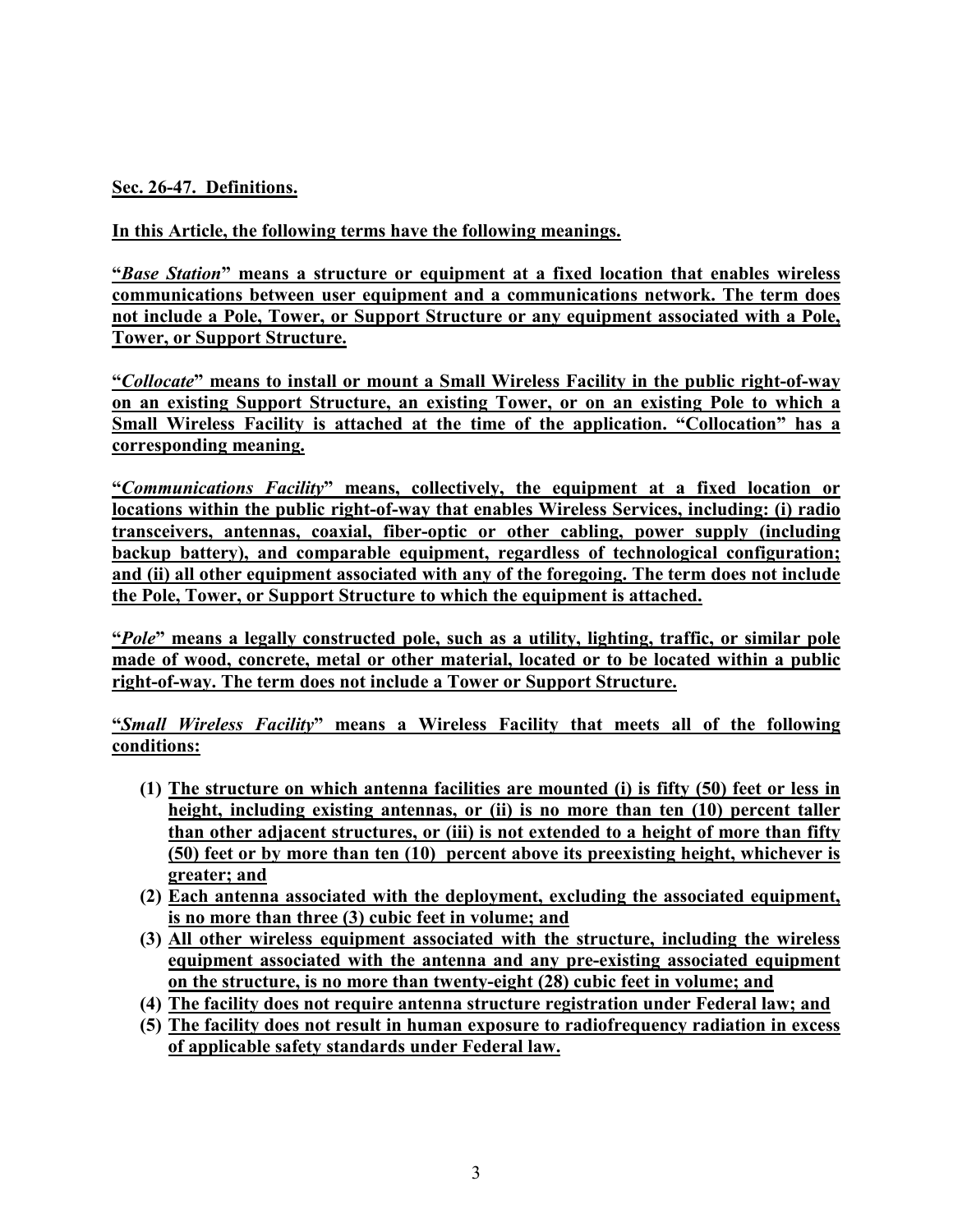**"***Support Structure***" means a structure in a public right-of-way other than a Pole or a Tower to which a Wireless Facility is attached at the time of the Application.** 

*"Tower"* **means any structure in a public right-of-way, within or outside the boundaries of the Town, built for the sole or primary purpose of supporting a Wireless Facility. A Tower does not include a Pole or a Support Structure.** 

**"***Wireless Facility***" means the equipment at a fixed location or locations in the public rightof-way that enables Wireless Services. A Small Wireless Facility is a type of a Wireless Facility. The term does not include the Pole, Tower, or Support Structure on, under, or within which the equipment is located or collocated, or the coaxial, fiber-optic, or other cabling between Communications Facilities or Poles, or that is otherwise not immediately adjacent to or directly associated with a particular antenna.**

#### *"Wireless Service Provider***" means a person who provides Wireless Services.**

*"Wireless Services***" means any wireless services using licensed or unlicensed spectrum, whether at a fixed location or mobile, provided to the public.** 

**Sec. 26-48. Permit and Access Agreement Required.**

- **(a) No person shall construct, install, maintain, or perform any work in the public right-of-way related to a Communications Facility or any Tower, without first receiving a Permit and paying any applicable fee, as required under this Article. No permit shall be issued until the applicant has entered into a Right-of-Way Access Agreement in a form approved by the Town, according to this Article. A permit shall not be required for ordinary maintenance and repair, as determined by the Town.**
- **(b) The Right-of-Way Access Agreement shall set forth, at a minimum, the following: (a) the maximum term of the agreement and the bases for termination; (b) the scope of the authority; (c) the operator's maintenance obligations; (d) the operator's indemnification and insurance requirements; (e) emergency contacts and required response to emergencies related to facilities; and (f) the Town's right to access and inspect the operator's books and records.**

**Sec. 26-49. Permit Application Requirements.**

- **(a) An application for a permit under this Article must contain or be submitted with the following:** 
	- **(1) The applicant's name, address, telephone number, and e-mail address, including emergency contact information for the Applicant;**
	- **(2) The names, addresses, telephone numbers, and e-mail addresses of all consultants, if any, acting on behalf of the Applicant with respect to the filing of the Application;**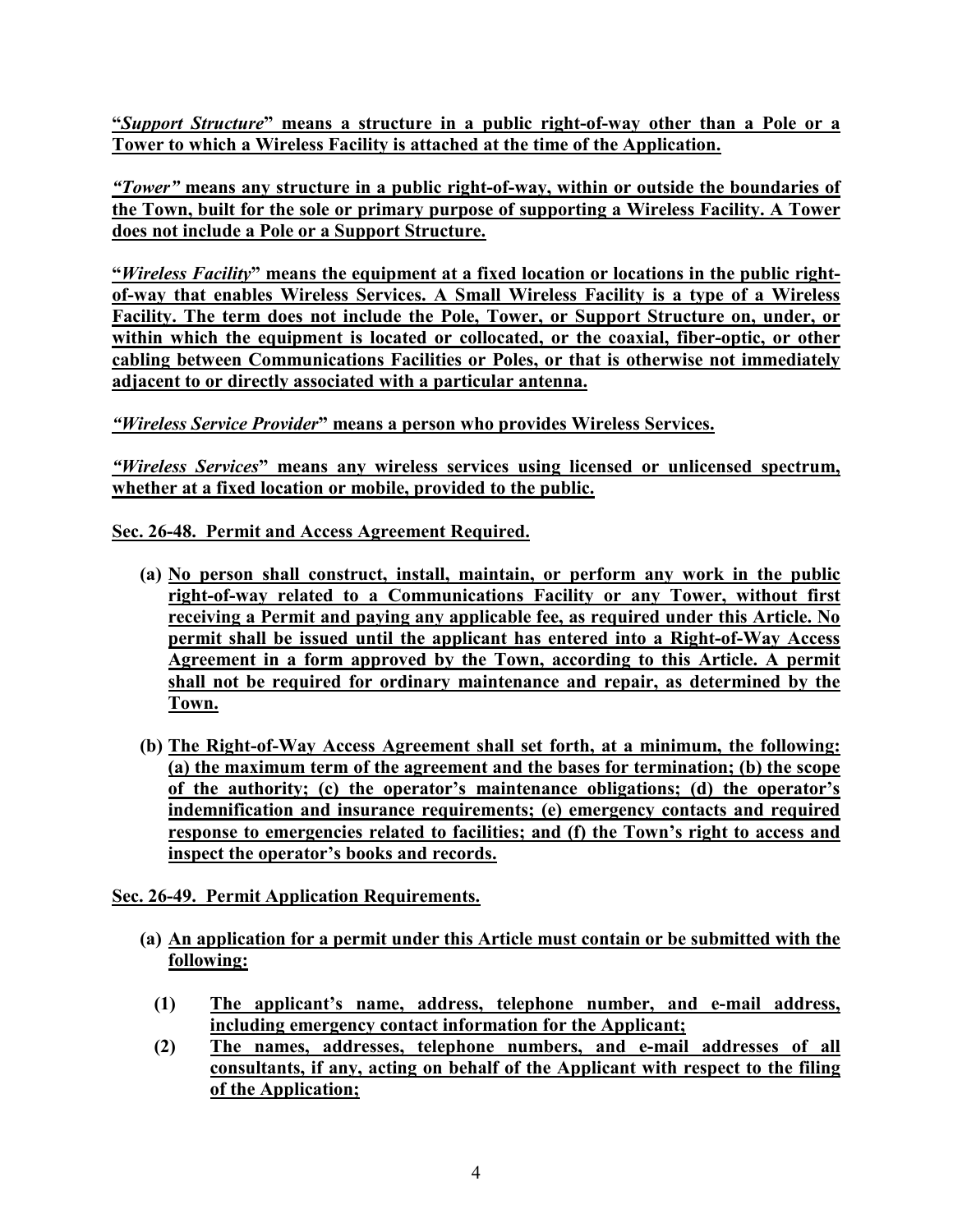- **(3) A description of the proposed work and the purposes and intent of the proposed facility sufficient to demonstrate compliance with the provisions of this Article;**
- **(4) If applicable, a copy of the authorization for use of the property from the Pole, Tower, or Support Structure owner on or in which the Communications Facility will be placed or attached;**
- **(5) Detailed construction drawings regarding the proposed facility;**
- **(6) A structural report performed by a duly licensed engineer evidencing that the Pole, Tower or Support Structure can adequately support the Collocation (or that the Pole, Tower, or Support Structure will be modified to meet structural requirements) in accordance with applicable codes;**
- **(7) A certification by a radiofrequency engineer that the Communications Facility will comply with the radiofrequency radiation emission standards adopted by the Federal Communications Commission; and**
- **(8) The applicable application fee, bond, Right-of-Way Access Agreement, and right-of-way access fee, as may be adopted and amended by resolution of the Town Council.**
- **(b) The Town may require the posting of a bond to guarantee the prompt and proper restoration of the public right-of-way. The bond may be in such amount as the Town Manager deems necessary, in the Town Manager's discretion.**
- **(c) In exchange for the privilege of non-exclusive use of the public right-of-way, the applicant shall pay the Town such access fee as may be established and amended by the Town by resolution from time to time.**
- **(d) Any permit issued under this Article shall be valid for a period of twelve (12) months after issuance, and may be extended by the Town Manager for up to an additional twelve (12) months upon written request of the applicant, prior to permit expiration, if the failure to complete construction is as a result of circumstances beyond the reasonable control of the applicant.**
- **(e) No work may be performed except in strict accordance with applicable law and the Town permit and all approved plans and specifications.**
- **(f) No permit shall be issued except to a Wireless Service Provider with immediate plans for use of the subject Communications Facility. A permit issued under this Article may not be assigned or transferred.**

**Sec. 26-50. Standards for Deployment in the Public Right-of-Way.** 

**(a)** *No Interference with Right-of-Way***. No person shall locate or maintain a Communications Facility, Pole, Tower, or Support Structure, so as to interfere with the use of the public right-of-way by the Town, the general public, or other persons authorized to use or be present in or upon the public right-of-way, or otherwise hinder the ability of the Town to improve, modify, relocate, abandon or vacate a**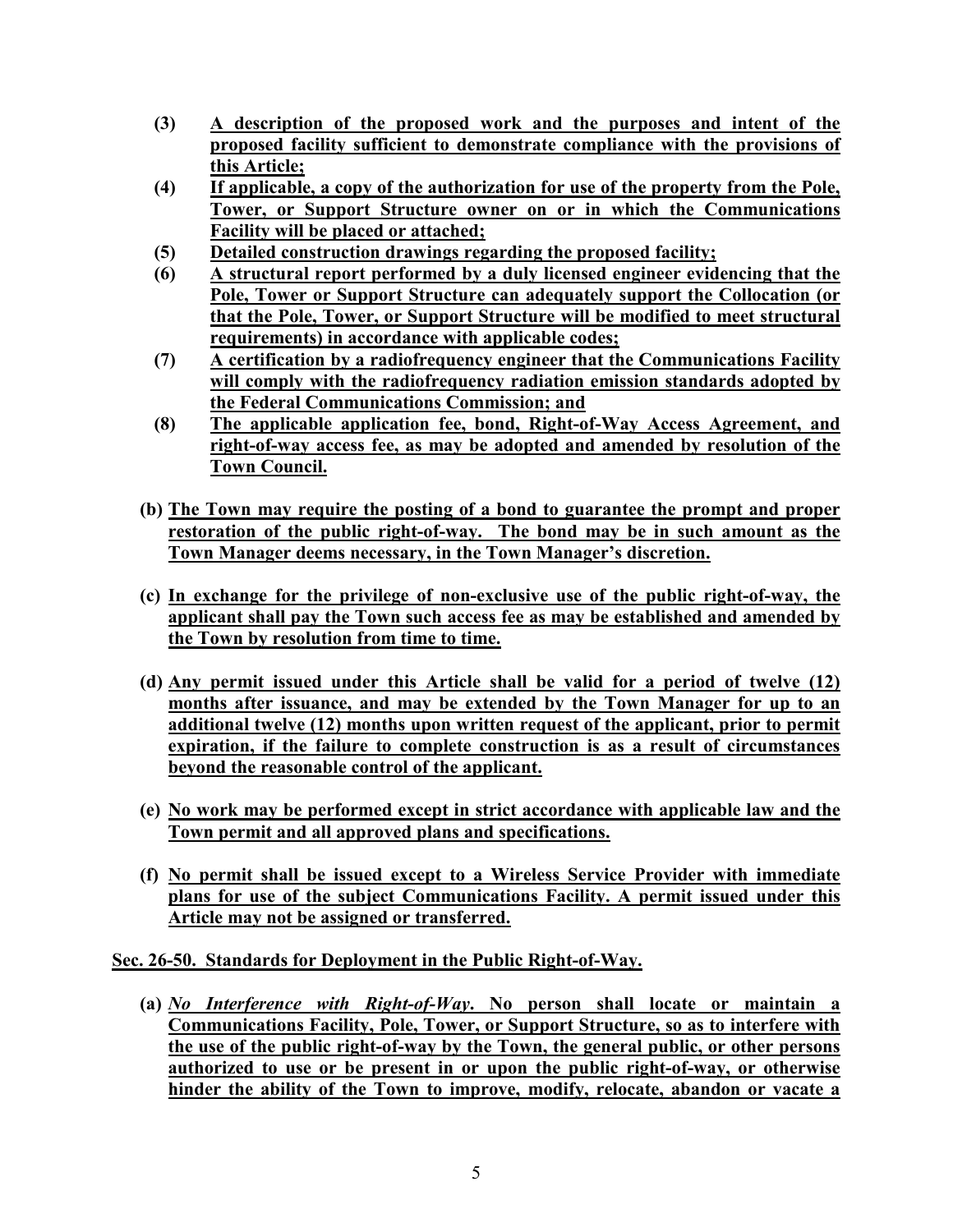**public right-of-way or any portion thereof. Unless otherwise approved by the Town, any Communications Facility must be located no closer than: (i) two (2) feet from any curb, sidewalk, or other improvement within the right-of-way; and (ii) five (5) feet from any driveway apron, and be otherwise located to avoid interference with pedestrian and motorist sightlines and use.** 

- **(b)** *Compliance with Design Standards***;** *Unsightly or Out-of-Character Deployments***. Unless otherwise approved by the Town in order to prevent an effective prohibition of service, in violation of applicable law, no person shall locate or maintain a Communications Facility, Pole, or any Tower except in accordance with the following design standards:**
- **1. All Communications Facilities shall be located and designed so as to minimize visual impact on surrounding properties and from public rights-of-way, and so as to not interfere with motorist and pedestrian sightlines, especially at intersections.**
- **2. All radio transceivers, antennas, power supply (including backup battery), and comparable equipment installed on a Pole, Tower, or Support Structure shall be installed at a height of at least fifteen (15) feet above ground level.**
- **3. No Tower may be located closer than one thousand (1,000) feet of another Tower.**
- **4. No more than five (5) antennas may be located on any single Pole, Tower, or Support Structure.**
- **5. All coaxial, fiber-optic, or other cabling and wires shall be contained inside the Tower, Pole, or other Support Structure or shall be flush-mounted and covered with a metal, plastic or similar material matching the color of the Pole, Tower, or Support Structure on which it is installed.**
- **6. All Communications Facilities shall comply with such additional design standards as may be set forth in administrative regulations issued by the Town.**
- **(c)** *Protection of Trees.* **Unless otherwise approved by the Town in order to prevent an effective prohibition of service, in violation of applicable law, no person shall locate or maintain a Communications Facility, Pole, Tower, or Support Structure, so as to interfere with the health of a tree.**
- **(d)** *Location Underground***. [Reserved].**
- **(e)** *Modification of Wireless Facilities***. The Town shall approve any request for a modification of an eligible existing Tower or base station that does not substantially change the physical dimensions of such Tower or base station, in accordance with Federal law.**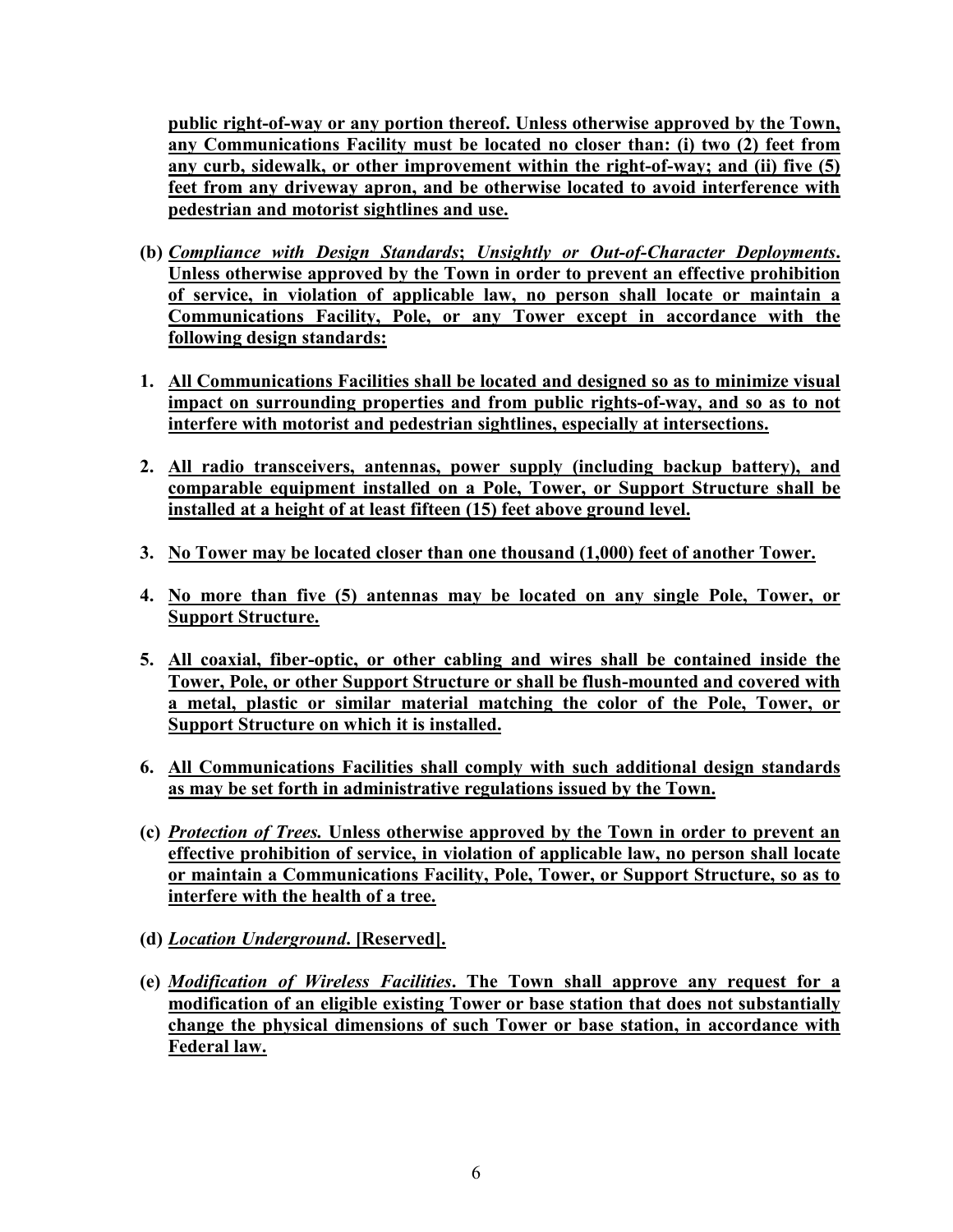- **(f)** *Restoration of Public Right-of-Way***. The applicant shall restore, repair, and/or replace any portion of the public right-of-way that is damaged or disturbed by the applicant's work, to the satisfaction of the Town. Such restoration work shall be completed no later than thirty (30) days following completion of the project, or termination of the Right-of-Way Access Agreement, and shall be warranted by the applicant for a period of one (1) year to be free from defects in materials and workmanship.**
- **(g)** *Removal, Relocation, and Abandonment***. Within thirty (30) days following written notice from the Town, or such other time as the Town may require, the Town may terminate a Right-of-Way Access Agreement or require other action in connection therewith, and the owner shall, at its own cost and expense, protect, support, temporarily or permanently disconnect, remove, relocate, change or alter the position of any of its Communications Facilities, Poles, Towers, or Support Structures within the public right-of-way, and restore the right-of-way as required by the Town, whenever either: (i) the terms of the Right-of-Way Access Agreement have been violated; (ii) the Communications Facility has not been used for a period of ninety (90) days, or has otherwise been abandoned or not maintained, or (iii) the Town has determined in its sole discretion that such action is necessary for the construction, installation, repair, or maintenance of any public improvement or otherwise necessary for the public health, safety, or welfare. If the owner fails to take action as required by this section, the Town or its contractor may do so and the owner shall be responsible for all costs and expenses incurred by the Town related to such work.**

AND BE IT FURTHER ORDAINED AND ORDERED, by the Town Council, acting under and by virtue of the authority granted to it by the Maryland Code and the Town Charter, that:

1. If any part or provision of this Ordinance is declared by a court of competent jurisdiction to be invalid, the part or provision held to be invalid shall not affect the validity of the Ordinance as a whole or any remaining part thereof; and

2. This Ordinance shall take effect on the day of 2019.

 $\mathcal{L}_\text{max}$  , and the contribution of the contribution of the contribution of the contribution of the contribution of the contribution of the contribution of the contribution of the contribution of the contribution of t

ATTEST: TOWN OF CHEVY CHASE

Kirk Renaud, Secretary Barney Rush, Mayor

Town of Chevy Chase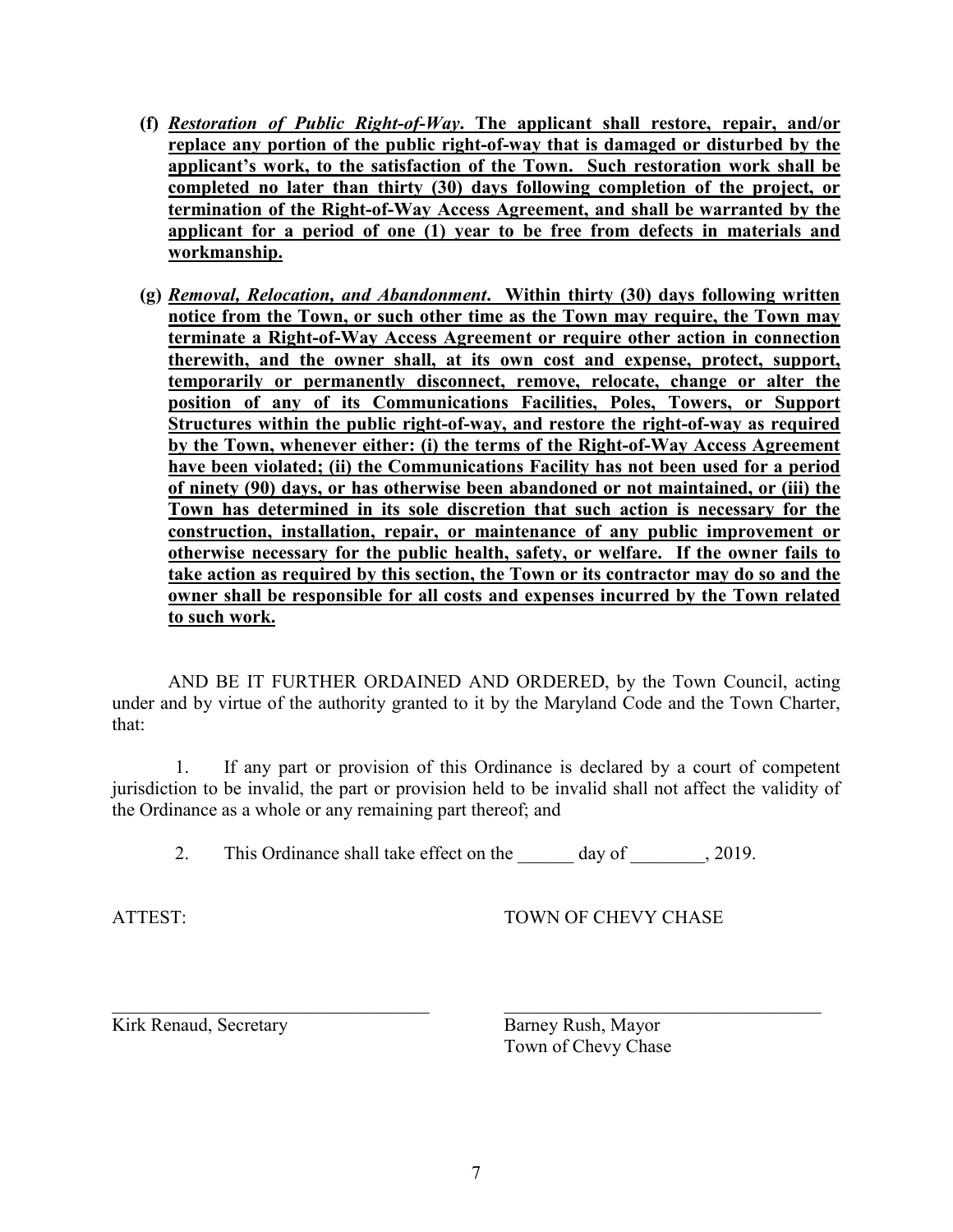**Bold and Underline** indicates new material Strikethrough indicates material deleted \* \* \* indicates material unchanged

[Back to Agenda](#page-0-0)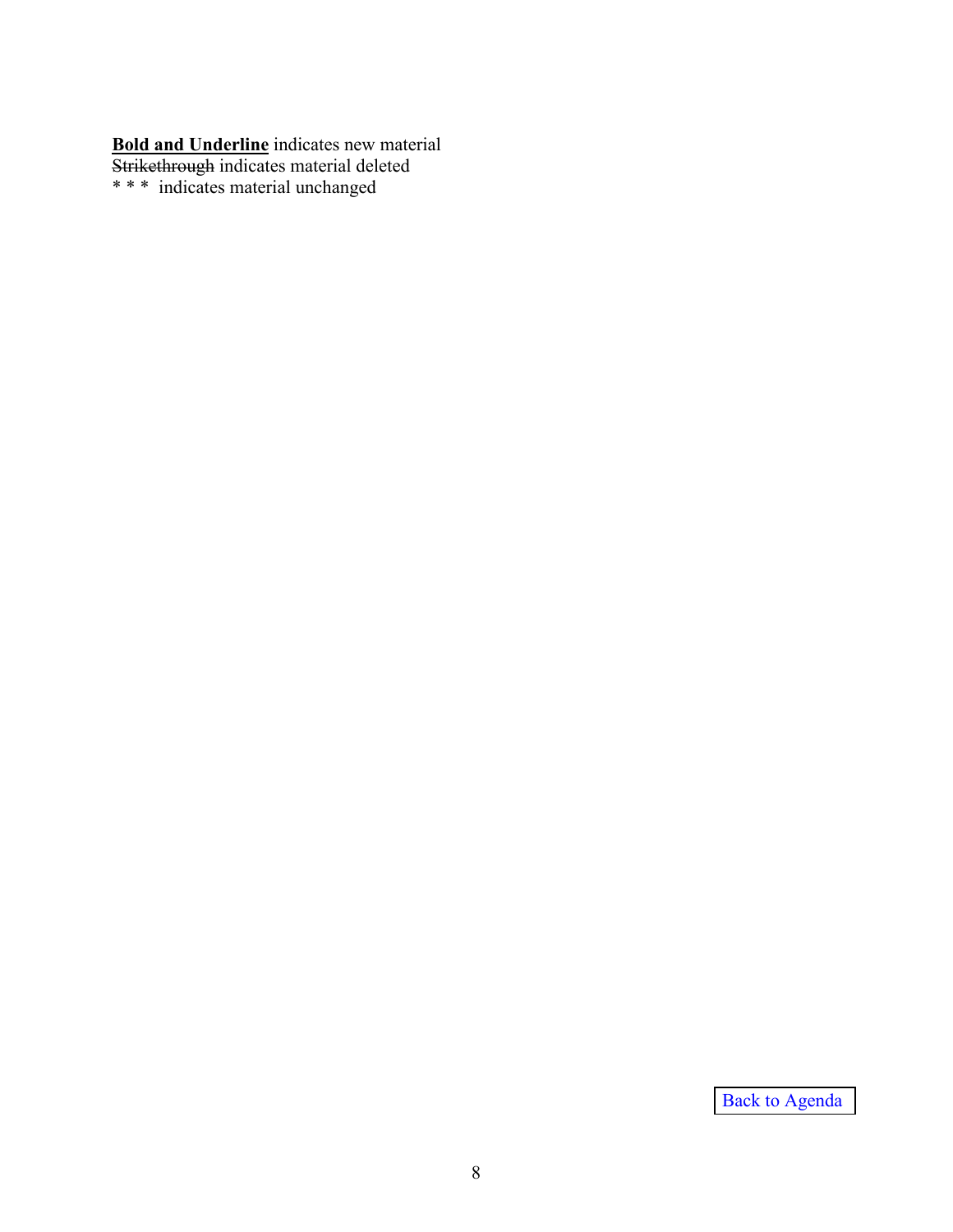Zoning Text Amendment No.: 19-01 Concerning: Accessory Residential Uses – Accessory Apartments Draft No. & Date: 1 – 1/10/19 Introduced: January 15, 2019 Public Hearing: Adopted: Effective: Ordinance No.:

#### <span id="page-10-0"></span>**COUNTY COUNCIL FOR MONTGOMERY COUNTY, MARYLAND SITTING AS THE DISTRICT COUNCIL FOR THAT PORTION OF THE MARYLAND-WASHINGTON REGIONAL DISTRICT WITHIN MONTGOMERY COUNTY, MARYLAND**

Lead Sponsor: Councilmember Riemer \_\_\_\_\_\_\_\_\_\_\_\_\_\_\_\_\_\_\_\_\_\_\_\_\_\_\_\_\_\_\_\_\_\_\_\_\_\_\_\_\_\_\_\_\_\_\_\_\_\_\_\_\_\_\_\_\_\_\_\_\_\_\_\_\_\_\_\_\_\_\_\_\_\_\_\_\_\_

**AN AMENDMENT** to the Montgomery County Zoning Ordinance to:

- remove the requirement for conditional use approval for all accessory apartments;
- revise the limited use provisions for attached and detached accessory apartments; and
- generally amend the provisions for accessory apartments

By amending the following sections of the Montgomery County Zoning Ordinance, Chapter 59 of the Montgomery County Code:

| Division 3.1.  | "Use Table"                  |
|----------------|------------------------------|
| Section 3.1.6. | "Use Table"                  |
| Division 3.3.  | "Residential Uses"           |
| Section 3.3.3. | "Accessory Residential Uses" |

| <b>EXPLANATION:</b> Boldface indicates a Heading or a defined term.           |
|-------------------------------------------------------------------------------|
| Underlining indicates text that is added to existing law by the original text |
| amendment.                                                                    |
| [Single boldface brackets] indicate text that is deleted from existing law by |
| original text amendment.                                                      |
| Double underlining indicates text that is added to the text amendment by      |
| amendment.                                                                    |
| [[Double boldface brackets]] indicate text that is deleted from the text      |
| amendment by amendment.                                                       |
| $\ast$<br>* * indicates existing law unaffected by the text amendment.        |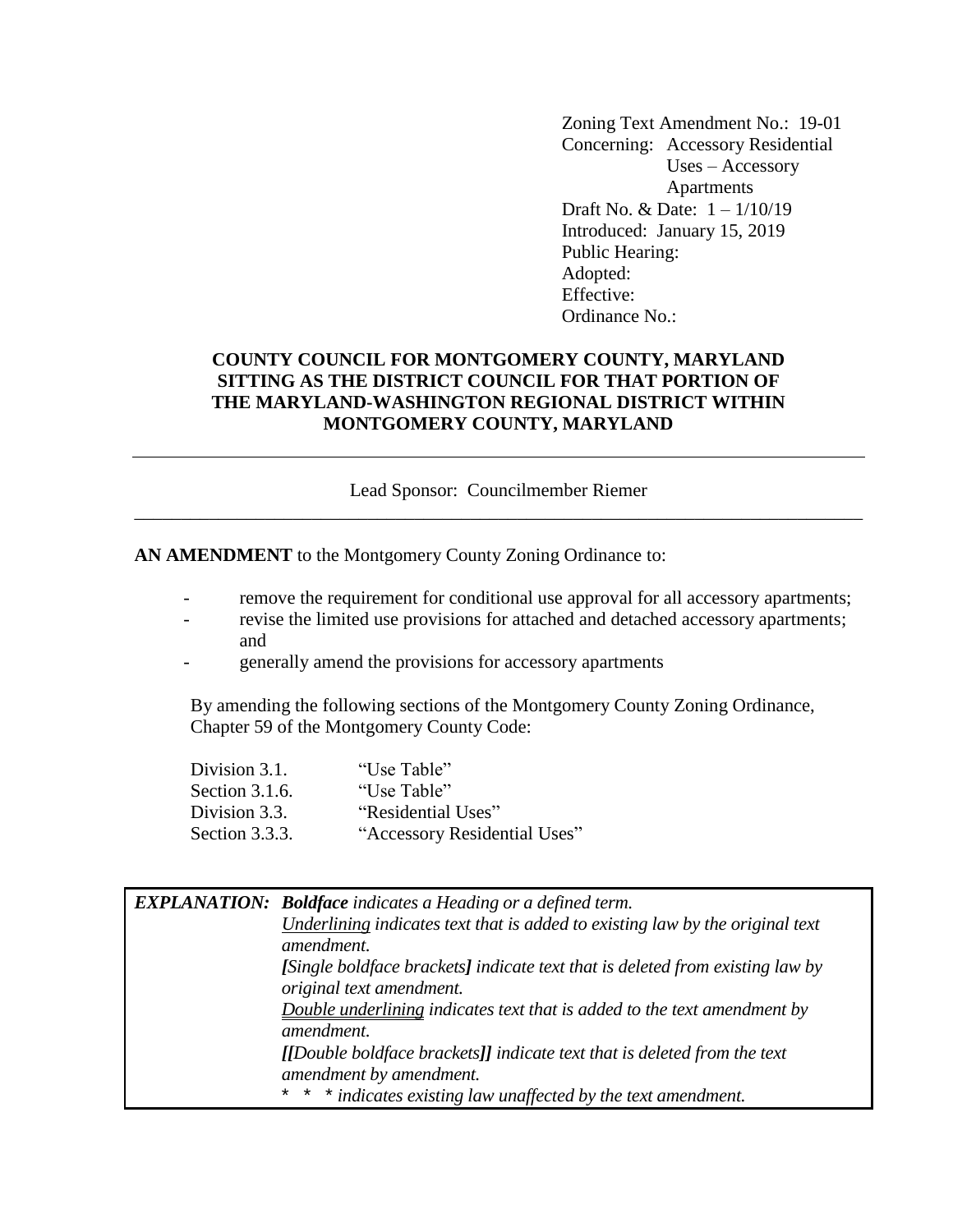#### *ORDINANCE*

*The County Council for Montgomery County, Maryland, sitting as the District Council for that portion of the Maryland-Washington Regional District in Montgomery County, Maryland, approves the following ordinance:*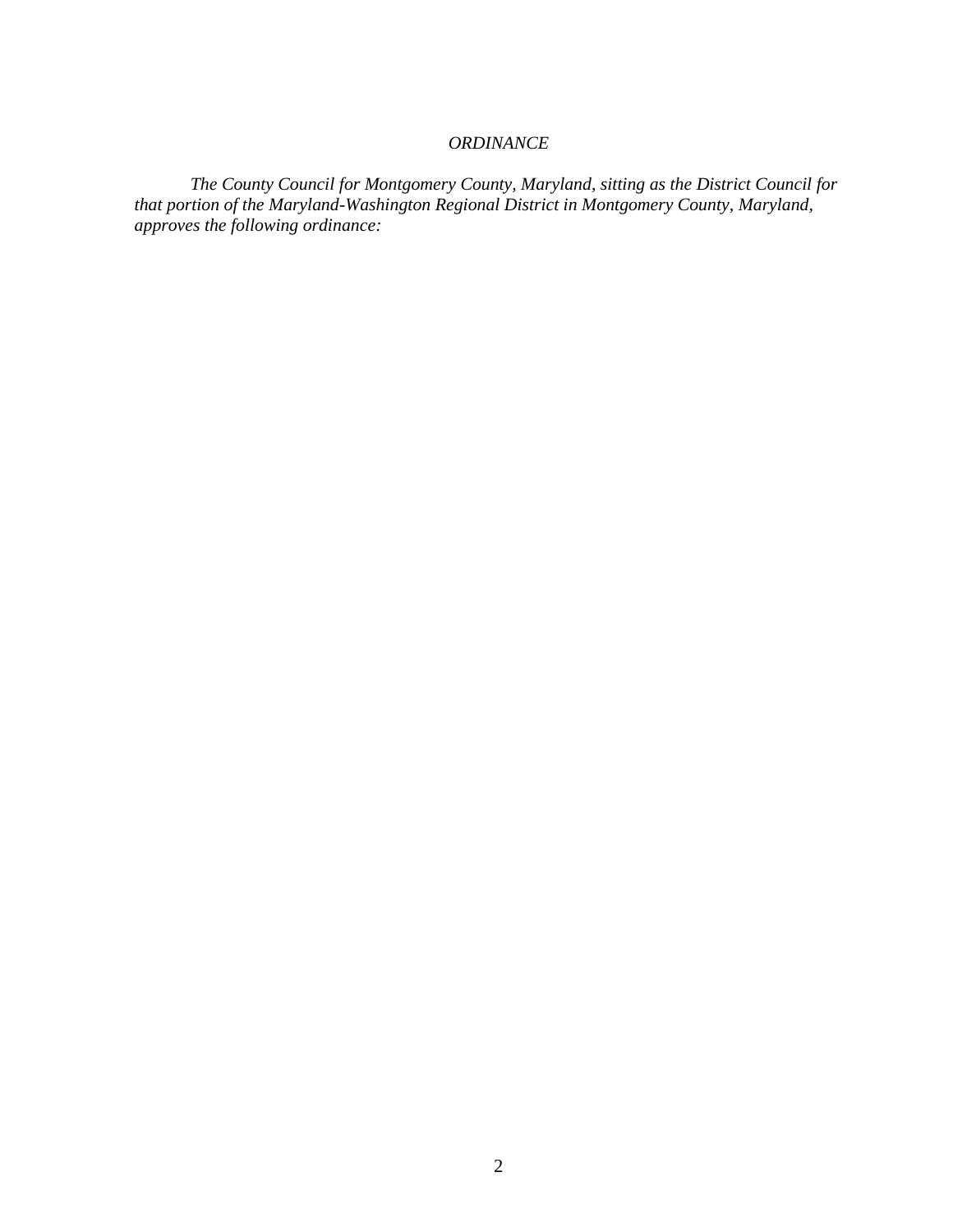#### 1 **Sec. 1. DIVISION 59-3.1 is amended as follows:**

2 **Division 3.1. Use Table**

3 \* \* \*

- 4 **Section 3.1.6. Use Table**
- 5 The following Use Table identifies uses allowed in each zone. Uses may be
- 6 modified in Overlay zones under Division 4.9.

| <b>USE OR USE</b>       | <b>Definitions</b><br>and | Ag |          | <b>Rural</b><br><b>Residential</b> |            |        |         |        | <b>Residential</b><br><b>Residential Detached</b> |        |        |        |         |        |        |
|-------------------------|---------------------------|----|----------|------------------------------------|------------|--------|---------|--------|---------------------------------------------------|--------|--------|--------|---------|--------|--------|
| <b>GROUP</b>            | <b>Standards</b>          | AR | $\bf{R}$ | RC                                 | <b>RNC</b> | $RE-2$ | $RE-2C$ | $RE-1$ | $R-200$                                           | $R-90$ | $R-60$ | $R-40$ |         |        |        |
| $\ast$<br>$\ast$<br>$*$ |                           |    |          |                                    |            |        |         |        |                                                   |        |        |        |         |        |        |
| <b>ACCESSORY</b>        |                           |    |          |                                    |            |        |         |        |                                                   |        |        |        |         |        |        |
| <b>RESIDENTIAL</b>      | 3.3.3                     |    |          |                                    |            |        |         |        |                                                   |        |        |        |         |        |        |
| <b>USES</b>             |                           |    |          |                                    |            |        |         |        |                                                   |        |        |        | $\star$ | $\ast$ | $\ast$ |
| Attached                |                           |    |          |                                    |            |        |         |        |                                                   |        |        |        |         |        |        |
| Accessory               | 3.3.3 B                   | L  | L        | L                                  | L          | L      | L       | L      | L                                                 | L      | L      |        |         |        |        |
| Apartment               |                           |    |          |                                    |            |        |         |        |                                                   |        |        |        |         |        |        |
| Detached                |                           |    |          |                                    |            |        |         |        |                                                   |        |        |        |         |        |        |
| Accessory               | 3.3.3.C                   | L  | L        | L                                  | L          | L      | L       | L      | L                                                 | L      | L      |        |         |        |        |
| Apartment               |                           |    |          |                                    |            |        |         |        |                                                   |        |        |        |         |        |        |
| $\ast$<br>$\ast$<br>$*$ |                           |    |          |                                    |            |        |         |        |                                                   |        |        |        |         |        |        |

7 **Key:**  $P =$  Permitted Use  $L =$  Limited Use  $C =$  Conditional Use Blank Cell = Use Not Allowed 8 \* \* \*

# 9 **Sec. 2. DIVISION 59-3.3 is amended as follows:**

10 **Division 3.3. Residential Uses**

11 \* \* \*

12 **Section 3.3.3. Accessory Residential Uses**

- 13 **A. Accessory Apartment, In General**
- 

### 14 **1. Defined, In General**

15 Accessory Apartment means a second dwelling unit that is

- 16 subordinate to the principal dwelling. An Accessory Apartment
- 17 includes an Attached Accessory Apartment and a Detached Accessory

18 Apartment.

19 **2. Use Standards for all Accessory Apartments**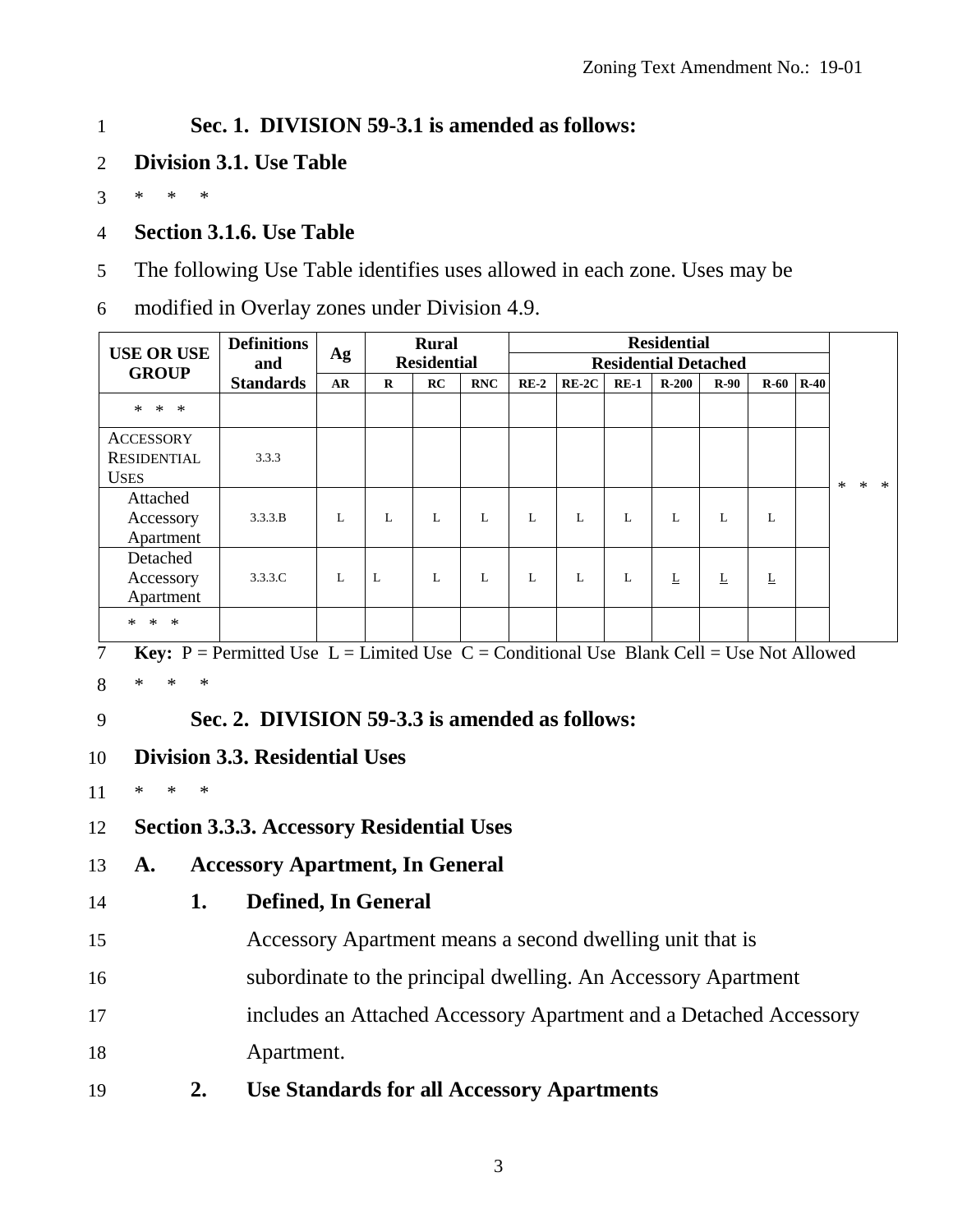| 20 |               | Where an Accessory Apartment is allowed as a limited use, it must |                                                                 |                                                                |  |  |  |  |  |
|----|---------------|-------------------------------------------------------------------|-----------------------------------------------------------------|----------------------------------------------------------------|--|--|--|--|--|
| 21 |               |                                                                   | satisfy the following standards:                                |                                                                |  |  |  |  |  |
| 22 | a.            |                                                                   | Only one Accessory Apartment is permitted for each lot.         |                                                                |  |  |  |  |  |
| 23 | $\mathbf b$ . |                                                                   | The Accessory Apartment was approved as a [conditional use]     |                                                                |  |  |  |  |  |
| 24 |               |                                                                   |                                                                 | special exception before May 20, 2013 and satisfies the        |  |  |  |  |  |
| 25 |               |                                                                   |                                                                 | conditions of the conditional use approval[;] or the Accessory |  |  |  |  |  |
| 26 |               |                                                                   | Apartment satisfies Subsection c.                               |                                                                |  |  |  |  |  |
| 27 | c.            |                                                                   | [The] If the Accessory Apartment does not satisfy subsection b, |                                                                |  |  |  |  |  |
| 28 |               |                                                                   | the Accessory Apartment [is] must be licensed by the            |                                                                |  |  |  |  |  |
| 29 |               |                                                                   | Department of Housing and Community Affairs under Chapter       |                                                                |  |  |  |  |  |
| 30 |               |                                                                   |                                                                 | 29 (Section 29-19); and                                        |  |  |  |  |  |
| 31 |               | $\mathbf{i}$ .                                                    |                                                                 | the apartment [has] must have the same street address as       |  |  |  |  |  |
| 32 |               |                                                                   |                                                                 | the principal dwelling;                                        |  |  |  |  |  |
| 33 |               | ii.                                                               | either:                                                         |                                                                |  |  |  |  |  |
| 34 |               |                                                                   | (a)                                                             | [one on-site parking space is provided in addition]            |  |  |  |  |  |
| 35 |               |                                                                   |                                                                 | to any required on-site parking space for the                  |  |  |  |  |  |
| 36 |               |                                                                   |                                                                 | principal dwelling; however, if a new driveway                 |  |  |  |  |  |
| 37 |               |                                                                   |                                                                 | must be constructed for the Accessory Apartment,               |  |  |  |  |  |
| 38 |               |                                                                   |                                                                 | then 2] two on-site parking spaces must be                     |  |  |  |  |  |
| 39 |               |                                                                   |                                                                 | provided; or                                                   |  |  |  |  |  |
| 40 |               |                                                                   | (b)                                                             | the Hearing Examiner finds under the waiver in                 |  |  |  |  |  |
| 41 |               |                                                                   |                                                                 | Section 29-26(b) that there is adequate on-street              |  |  |  |  |  |
| 42 |               |                                                                   |                                                                 | parking;                                                       |  |  |  |  |  |
| 43 |               | iii.                                                              |                                                                 | the maximum [gross] habitable floor area for an                |  |  |  |  |  |
| 44 |               |                                                                   |                                                                 | Accessory Apartment, including any floor area used for         |  |  |  |  |  |
| 45 |               |                                                                   |                                                                 | an Accessory Apartment in a cellar or basement, must be        |  |  |  |  |  |
| 46 |               |                                                                   |                                                                 | less than 50% of the total floor area in the principal         |  |  |  |  |  |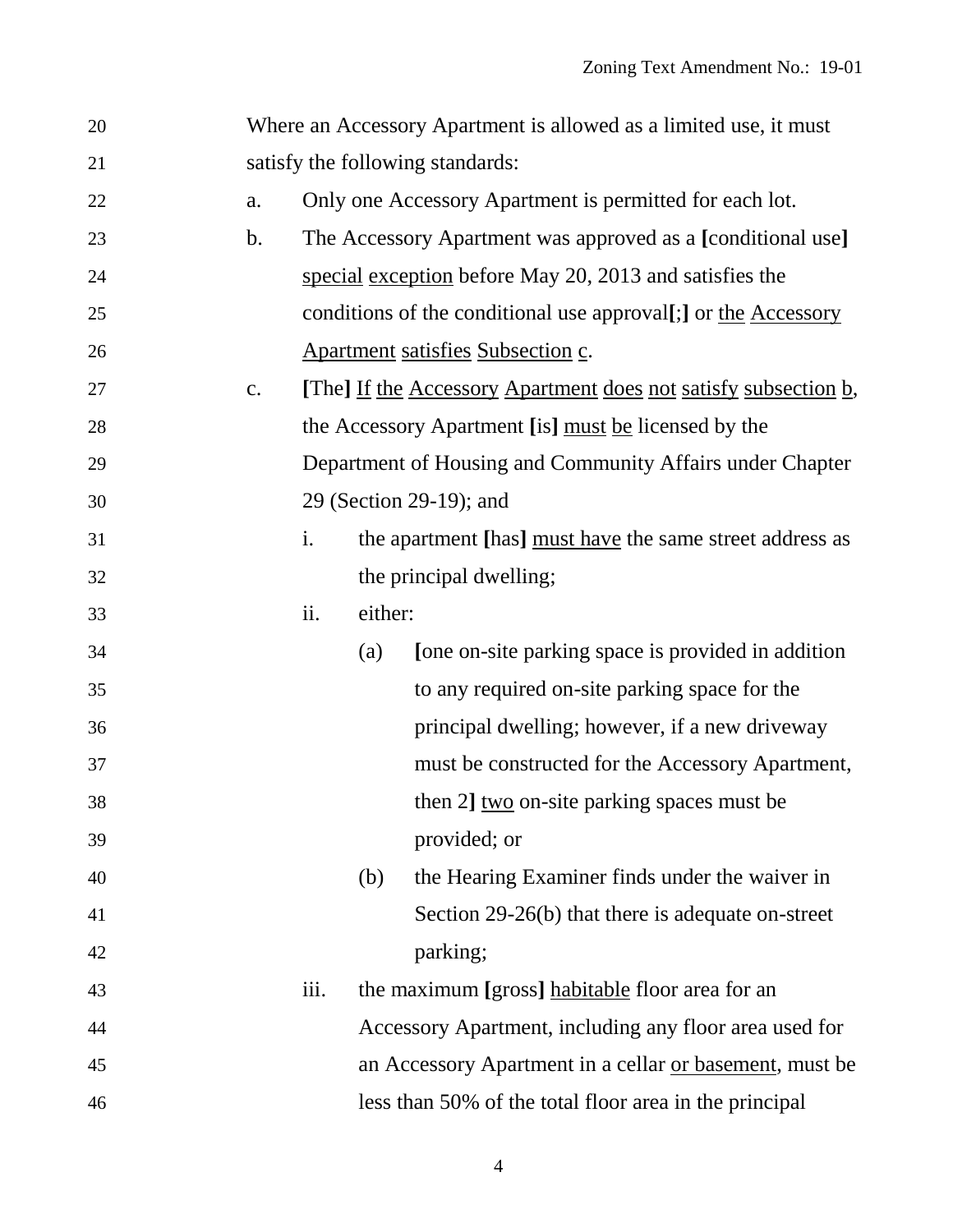| 47 |                |                  | dwelling, including any floor area used for an Accessory           |
|----|----------------|------------------|--------------------------------------------------------------------|
| 48 |                |                  | Apartment in the cellar of the principal dwelling[, or             |
| 49 |                |                  | 1,200 square feet, whichever is less];                             |
| 50 |                | [iv.]            | the maximum floor area used for an Accessory                       |
| 51 |                |                  | Apartment in a proposed addition to the principal                  |
| 52 |                |                  | dwelling must not be more than 800 square feet if the              |
| 53 |                |                  | proposed addition increases the footprint of the principal         |
| 54 |                |                  | dwelling; and]                                                     |
| 55 |                |                  | [v]iv. the maximum number of occupants is limited by Chapter       |
| 56 |                |                  | 26 (Section 26-5); however, the total number of                    |
| 57 |                |                  | occupants residing in the Accessory Apartment who are              |
| 58 |                |                  | 18 years or older is limited to 2[.]; and                          |
| 59 |                | $\underline{V.}$ | the principal dwelling or accessory apartment must be the          |
| 60 |                |                  | primary residence of the applicant for an accessory                |
| 61 |                |                  | <u>apartment</u> rental license.                                   |
| 62 | $\mathbf{d}$ . |                  | An Accessory Apartment must not be located on a lot where          |
| 63 |                |                  | any [other allowed] short-term rental Residential use exists or is |
| 64 |                |                  | licensed [; however, an Accessory Apartment may be located         |
| 65 |                |                  | on a lot in an Agricultural or Rural Residential zone that         |
| 66 |                |                  | includes a Farm Labor Housing Unit or a Guest House].              |
| 67 | e.             |                  | In the Agricultural and Rural Residential zones, an Accessory      |
| 68 |                |                  | Apartment is excluded from any density calculations. If the        |
| 69 |                |                  | property associated with an Accessory Apartment is                 |
| 70 |                |                  | subsequently subdivided, the Accessory Apartment is included       |
| 71 |                |                  | in the density calculations.                                       |
| 72 | f.             |                  | Screening under Division 6.5 is not required.                      |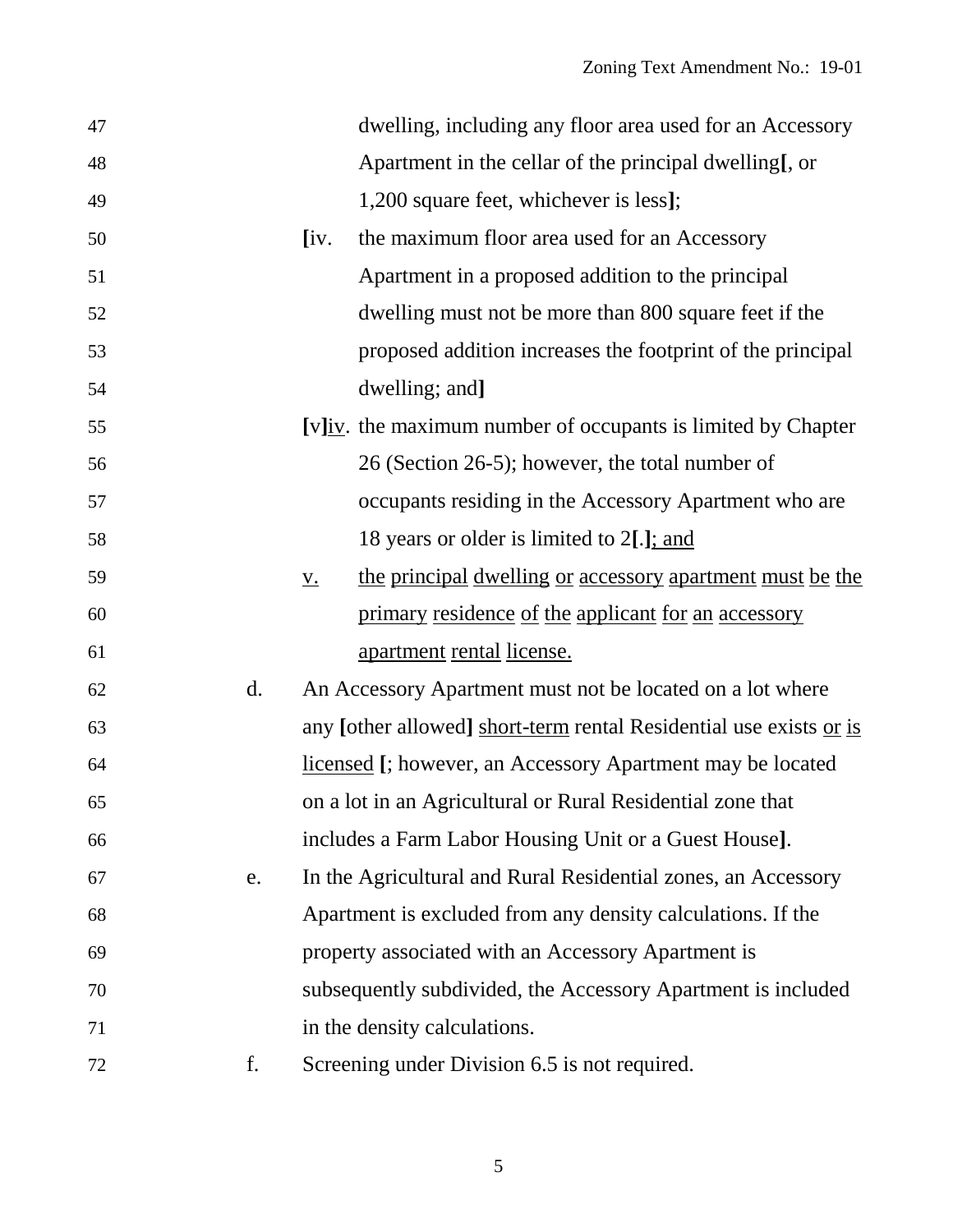| 73 |           |    | g <sub>1</sub> |                                                                        | In the AR zone, any accessory apartment may be prohibited          |  |  |  |  |  |
|----|-----------|----|----------------|------------------------------------------------------------------------|--------------------------------------------------------------------|--|--|--|--|--|
| 74 |           |    |                |                                                                        | under Section 3.1.5, Transferable Development Rights.              |  |  |  |  |  |
| 75 | <b>B.</b> |    |                | <b>Attached Accessory Apartment</b>                                    |                                                                    |  |  |  |  |  |
| 76 |           | 1. |                | <b>Defined</b>                                                         |                                                                    |  |  |  |  |  |
| 77 |           |    |                | Attached Accessory Apartment means a second dwelling unit that is      |                                                                    |  |  |  |  |  |
| 78 |           |    |                |                                                                        | part of a detached house building type and includes facilities for |  |  |  |  |  |
| 79 |           |    |                | cooking, eating, sanitation, and sleeping. An Attached Accessory       |                                                                    |  |  |  |  |  |
| 80 |           |    |                |                                                                        | Apartment is subordinate to the principal dwelling.                |  |  |  |  |  |
| 81 |           | 2. |                | <b>Use Standards</b>                                                   |                                                                    |  |  |  |  |  |
| 82 |           |    |                |                                                                        | Where an Attached Accessory Apartment is allowed as a limited use, |  |  |  |  |  |
| 83 |           |    |                | it must have a separate entrance and satisfy the use standards for all |                                                                    |  |  |  |  |  |
| 84 |           |    |                | Accessory Apartments under Section 3.3.3.A.2. [and the following       |                                                                    |  |  |  |  |  |
| 85 |           |    |                | standards:]                                                            |                                                                    |  |  |  |  |  |
| 86 |           |    | [a.            |                                                                        | A separate entrance is located:                                    |  |  |  |  |  |
| 87 |           |    |                | i.                                                                     | on the side or rear of the dwelling;                               |  |  |  |  |  |
| 88 |           |    |                | ii.                                                                    | at the front of the principal dwelling, if the entrance            |  |  |  |  |  |
| 89 |           |    |                |                                                                        | existed before May 20, 2013; or                                    |  |  |  |  |  |
| 90 |           |    |                | iii.                                                                   | at the front of the principal dwelling, if it is a single          |  |  |  |  |  |
| 91 |           |    |                |                                                                        | entrance door for use of the principal dwelling and the            |  |  |  |  |  |
| 92 |           |    |                |                                                                        | <b>Attached Accessory Apartment.</b> ]                             |  |  |  |  |  |
| 93 |           |    | [b,            |                                                                        | The detached house in which the Accessory Apartment is to be       |  |  |  |  |  |
| 94 |           |    |                |                                                                        | created or to which it is to be added must be at least 5 years old |  |  |  |  |  |
| 95 |           |    |                |                                                                        | on the date of application for a license.]                         |  |  |  |  |  |
| 96 |           |    | $[{\rm c}].$   |                                                                        | In the RE-2, RE-2C, RE-1, and R-200 zones, the Attached            |  |  |  |  |  |
| 97 |           |    |                |                                                                        | Accessory Apartment is located at least 500 feet from any other    |  |  |  |  |  |
| 98 |           |    |                |                                                                        | Attached or Detached Accessory Apartment, measured in a line       |  |  |  |  |  |
| 99 |           |    |                |                                                                        | from side lot line to side lot line along the same block face.]    |  |  |  |  |  |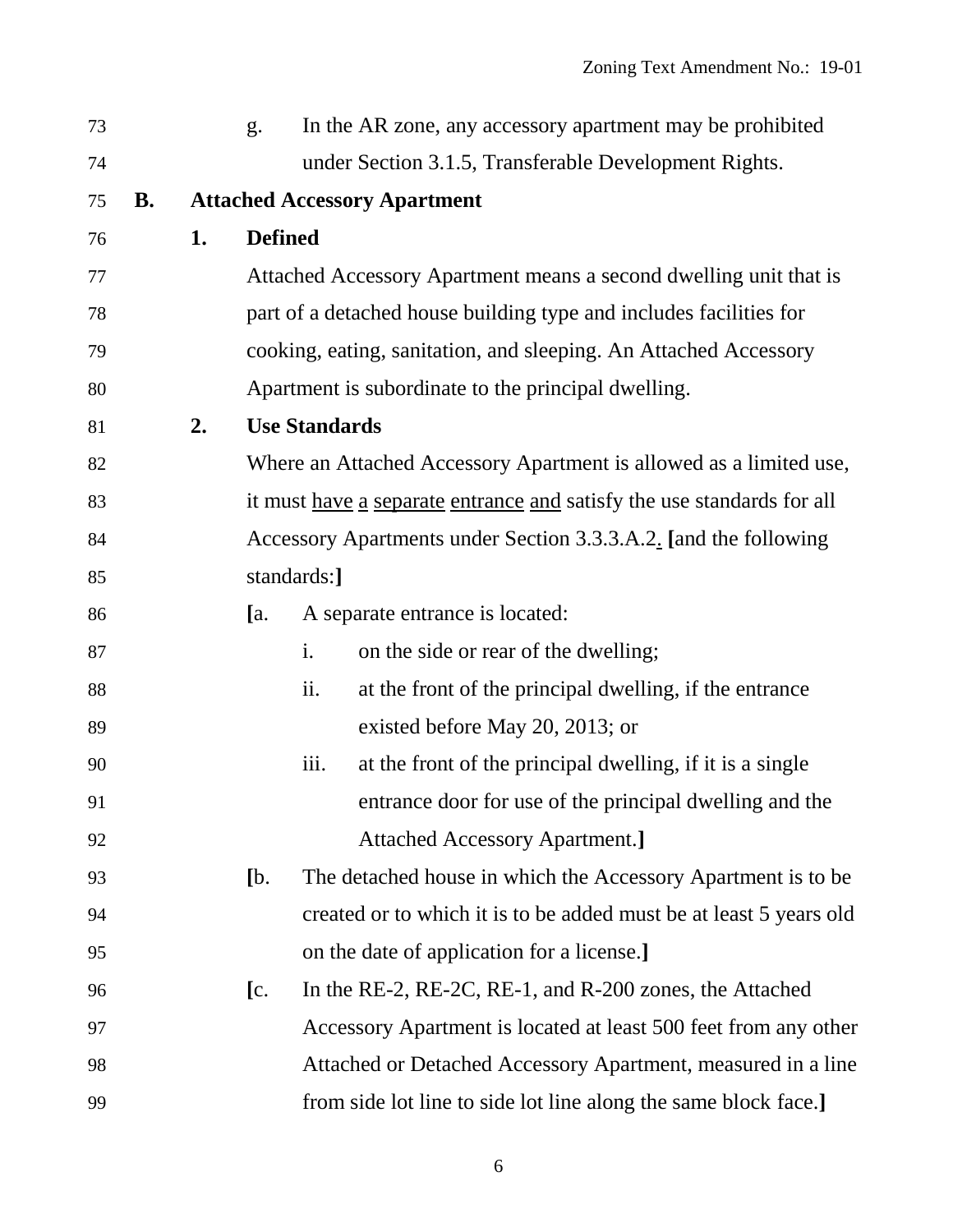| 100 |                |    | $\mathsf{Id}.$                                                   | In the RNC, R-90, and R-60 zones, the Attached Accessory                |  |  |  |  |  |  |
|-----|----------------|----|------------------------------------------------------------------|-------------------------------------------------------------------------|--|--|--|--|--|--|
| 101 |                |    |                                                                  | Apartment is located at least 300 feet from any other Attached          |  |  |  |  |  |  |
| 102 |                |    |                                                                  | or Detached Accessory Apartment, measured in a line from side           |  |  |  |  |  |  |
| 103 |                |    |                                                                  | lot line to side lot line along the same block face.]                   |  |  |  |  |  |  |
| 104 |                |    | [e.                                                              | Under Section 29-26(b), the Hearing Examiner may grant a                |  |  |  |  |  |  |
| 105 |                |    |                                                                  | waiver from the parking and distance separation standards.]             |  |  |  |  |  |  |
| 106 | $\mathbf{C}$ . |    |                                                                  | <b>Detached Accessory Apartment</b>                                     |  |  |  |  |  |  |
| 107 |                | 1. | <b>Defined</b>                                                   |                                                                         |  |  |  |  |  |  |
| 108 |                |    |                                                                  | Detached Accessory Apartment means a second dwelling unit that is       |  |  |  |  |  |  |
| 109 |                |    |                                                                  | located in a separate accessory structure on the same lot as a detached |  |  |  |  |  |  |
| 110 |                |    | house building type and includes facilities for cooking, eating, |                                                                         |  |  |  |  |  |  |
| 111 |                |    |                                                                  | sanitation, and sleeping. A Detached Accessory Apartment is             |  |  |  |  |  |  |
| 112 |                |    |                                                                  | subordinate to the principal dwelling.                                  |  |  |  |  |  |  |
| 113 |                | 2. |                                                                  | <b>Use Standards</b>                                                    |  |  |  |  |  |  |
| 114 |                |    | a.                                                               | Where a Detached Accessory Apartment is allowed as a limited            |  |  |  |  |  |  |
| 115 |                |    |                                                                  | use, it must satisfy the use standards for all Accessory                |  |  |  |  |  |  |
| 116 |                |    |                                                                  | Apartments under Section 3.3.3.A.2. [and the following                  |  |  |  |  |  |  |
| 117 |                |    |                                                                  | standards:]                                                             |  |  |  |  |  |  |
| 118 |                |    | [a,                                                              | In the RE-2, RE-2C, and RE-1 zones, the Detached Accessory              |  |  |  |  |  |  |
| 119 |                |    |                                                                  | Apartment must be located a minimum distance of 500 feet                |  |  |  |  |  |  |
| 120 |                |    |                                                                  | from any other Attached or Detached Accessory Apartment,                |  |  |  |  |  |  |
| 121 |                |    |                                                                  | measured in a line from side lot line to side lot line along the        |  |  |  |  |  |  |
| 122 |                |    |                                                                  | same block face.]                                                       |  |  |  |  |  |  |
| 123 |                |    | [b]                                                              | A Detached Accessory Apartment built after May 30, 2012                 |  |  |  |  |  |  |
| 124 |                |    |                                                                  | must have the same minimum side setback as the principal                |  |  |  |  |  |  |
| 125 |                |    |                                                                  | dwelling and a minimum rear setback of 12 feet, unless more             |  |  |  |  |  |  |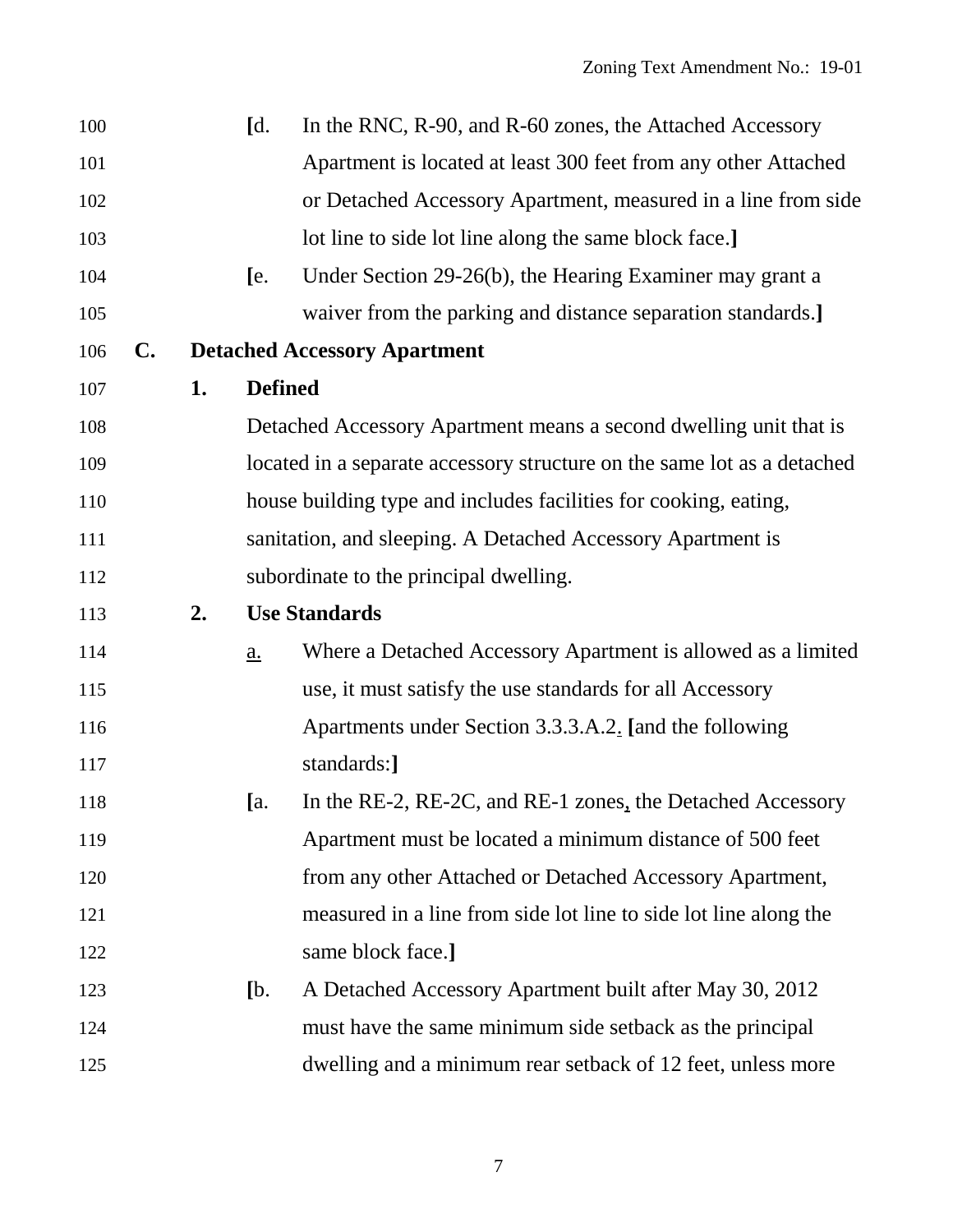| restrictive accessory building or structure setback standards are<br>126<br>required under Article 59-4.]<br>127<br>The minimum lot area is one acre.]<br>[c.]<br>128<br><u>Any structure constructed before May 31, 2012 may be used for</u><br><u>b.</u><br>129<br>a detached Accessory Apartment without regard to setbacks.<br>130<br><u>A Detached Accessory Apartment built after May 30, 2012</u><br>131<br>$\underline{c}$ .<br>must have the same minimum side setback as the principal<br>132<br><u>dwelling and a minimum rear setback of 12 feet, unless more</u><br>133<br><u>restrictive accessory building or structure setback standards are</u><br>134<br>required under Article 59-4.<br>135<br>136<br>$\ast$<br>$\ast$<br>∗<br>Sec. 3. Effective date. This ordinance becomes effective 90 days after the<br>137 |  |
|-------------------------------------------------------------------------------------------------------------------------------------------------------------------------------------------------------------------------------------------------------------------------------------------------------------------------------------------------------------------------------------------------------------------------------------------------------------------------------------------------------------------------------------------------------------------------------------------------------------------------------------------------------------------------------------------------------------------------------------------------------------------------------------------------------------------------------------|--|
|                                                                                                                                                                                                                                                                                                                                                                                                                                                                                                                                                                                                                                                                                                                                                                                                                                     |  |
|                                                                                                                                                                                                                                                                                                                                                                                                                                                                                                                                                                                                                                                                                                                                                                                                                                     |  |
|                                                                                                                                                                                                                                                                                                                                                                                                                                                                                                                                                                                                                                                                                                                                                                                                                                     |  |
|                                                                                                                                                                                                                                                                                                                                                                                                                                                                                                                                                                                                                                                                                                                                                                                                                                     |  |
|                                                                                                                                                                                                                                                                                                                                                                                                                                                                                                                                                                                                                                                                                                                                                                                                                                     |  |
|                                                                                                                                                                                                                                                                                                                                                                                                                                                                                                                                                                                                                                                                                                                                                                                                                                     |  |
|                                                                                                                                                                                                                                                                                                                                                                                                                                                                                                                                                                                                                                                                                                                                                                                                                                     |  |
|                                                                                                                                                                                                                                                                                                                                                                                                                                                                                                                                                                                                                                                                                                                                                                                                                                     |  |
|                                                                                                                                                                                                                                                                                                                                                                                                                                                                                                                                                                                                                                                                                                                                                                                                                                     |  |
|                                                                                                                                                                                                                                                                                                                                                                                                                                                                                                                                                                                                                                                                                                                                                                                                                                     |  |
|                                                                                                                                                                                                                                                                                                                                                                                                                                                                                                                                                                                                                                                                                                                                                                                                                                     |  |
|                                                                                                                                                                                                                                                                                                                                                                                                                                                                                                                                                                                                                                                                                                                                                                                                                                     |  |
| date of Council adoption.<br>138                                                                                                                                                                                                                                                                                                                                                                                                                                                                                                                                                                                                                                                                                                                                                                                                    |  |
| 139                                                                                                                                                                                                                                                                                                                                                                                                                                                                                                                                                                                                                                                                                                                                                                                                                                 |  |
| This is a correct copy of Council action.<br>140                                                                                                                                                                                                                                                                                                                                                                                                                                                                                                                                                                                                                                                                                                                                                                                    |  |
| 141                                                                                                                                                                                                                                                                                                                                                                                                                                                                                                                                                                                                                                                                                                                                                                                                                                 |  |
| 142                                                                                                                                                                                                                                                                                                                                                                                                                                                                                                                                                                                                                                                                                                                                                                                                                                 |  |
| Megan Davey Limarzi, Esq.<br>143<br>Clerk of the Council<br>144                                                                                                                                                                                                                                                                                                                                                                                                                                                                                                                                                                                                                                                                                                                                                                     |  |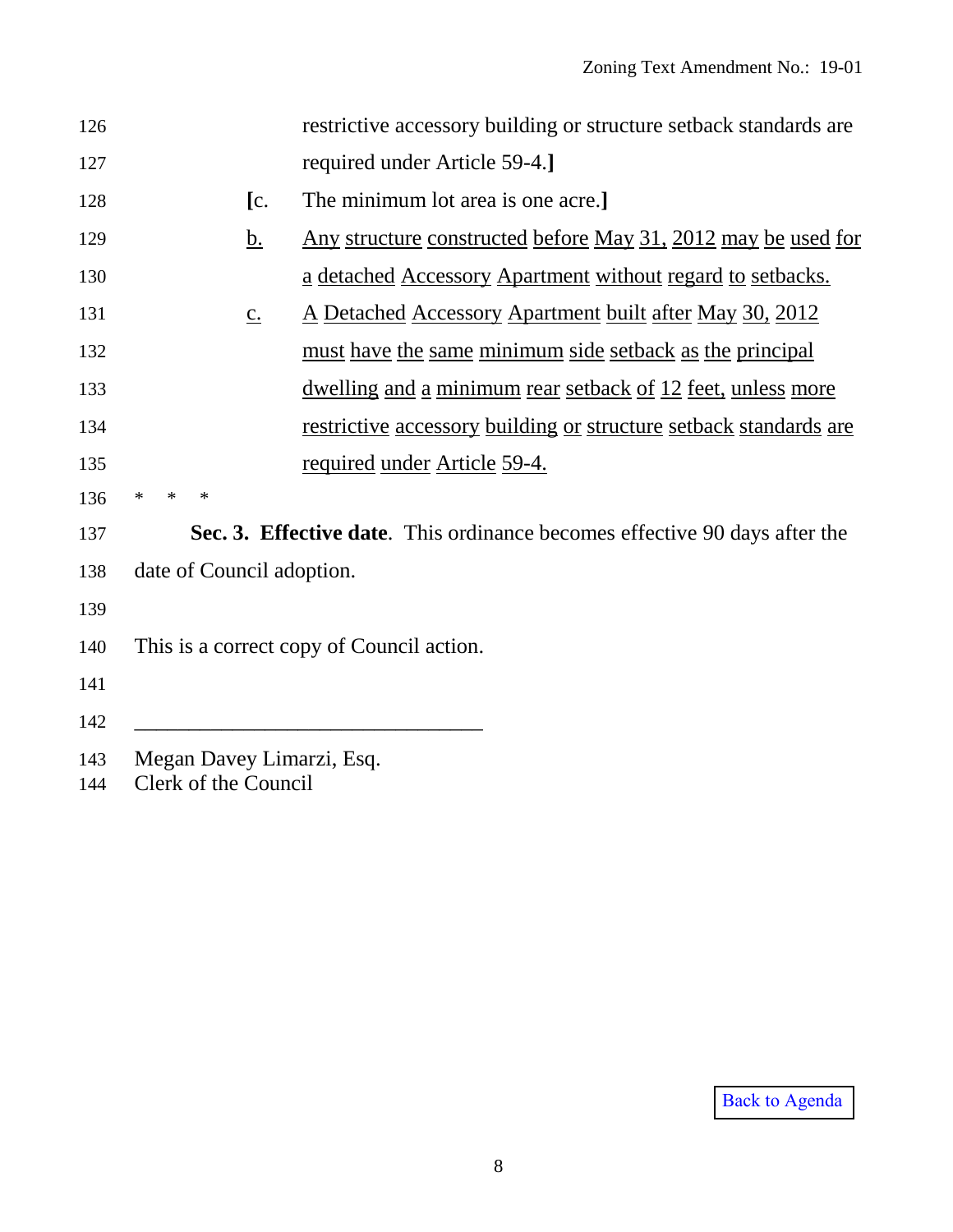# <span id="page-18-0"></span>**Preliminary 2019 C&E Program Plan** (based on CEB Survey results)

### **Carbon Pricing vs. Carbon Offset Seminar**

- o Sept 2019 Educational policy seminar & discussion
- o *Potential Team Members*: Steve Seidel, Sally Kelly, Thornton Matheson, Kirk Renaud

### **Single Use Plastics Discussion & Policy Development**

- o May 2019 Educational Session
- o *Potential Team Members*: Thornton Matheson, Betsy Johnson, Julia Craighill, Paul Magnusson, Matilde Farren

### **Nature Hike (Rock Creek Park)**

- o Feb 27, 2019 Seminar & book discussion
- o March 20, 2019 Rock Creek Forest Bathing Hike
- o *Potential Team Members*: Judy McGuire. Simma Kupchan, Thornton Matheson

### **Landscaping Noise Reduction & Equipment Group Purchase**

- o Mar 2019 spring purchase option for lawn mowers; Sept. for leaf blowers potentially in conjunction with the wee.green platform
- o Possibly Incorporate Leaf Shredding to Mulch Program**;** Town Landscaping & Trash Removal Contractors are "Fossil Free"**; and** Effective Landscaping Noise Reduction Project  $(<65$  dBA of noise)
- o *Potential Team Members:* Simma Kupchan, Paul Magnusson, Marcie Meditch, Matilde Farren, Stuart Sessions, Rolf Sinclair

Two other projects will be handed off to the Public Services Committee with a request that they consider possible actions. Other projects that did not make the cut this year may be reconsidered for 2020.

### **Change TOCC Streetlights to LED**

o *Potential Team Members:* Simma Kupchan, Thornton Matheson, Marcie Meditch, John Kolakowski

# **Install Lighter Colored Pavement to Reduce Heat Islands**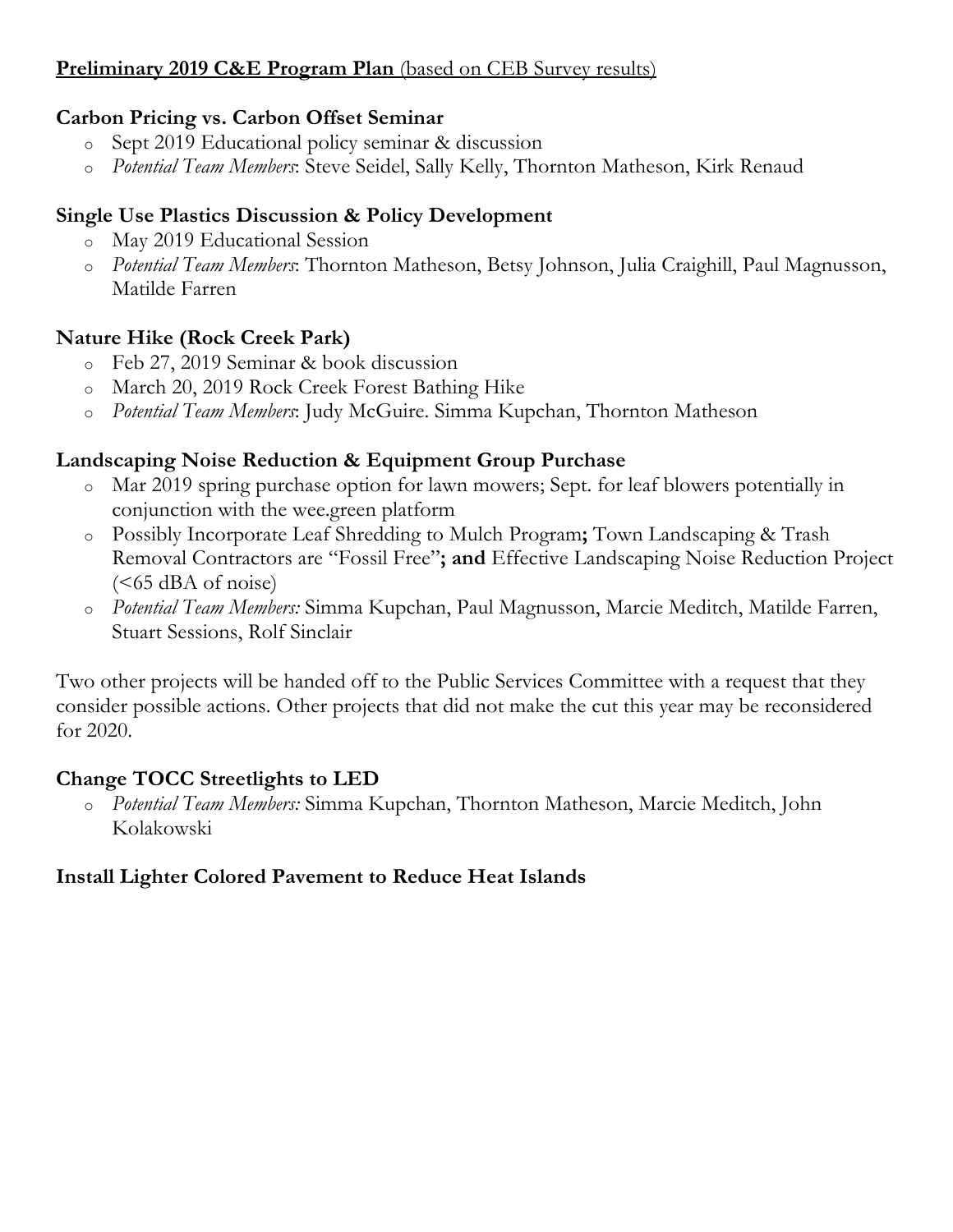# Please Indicate Your Level of Interest in The Following Initiatives. (Please Refer to Email For Longer Explanation of Initiative)

Answered: 16 Skipped: 0

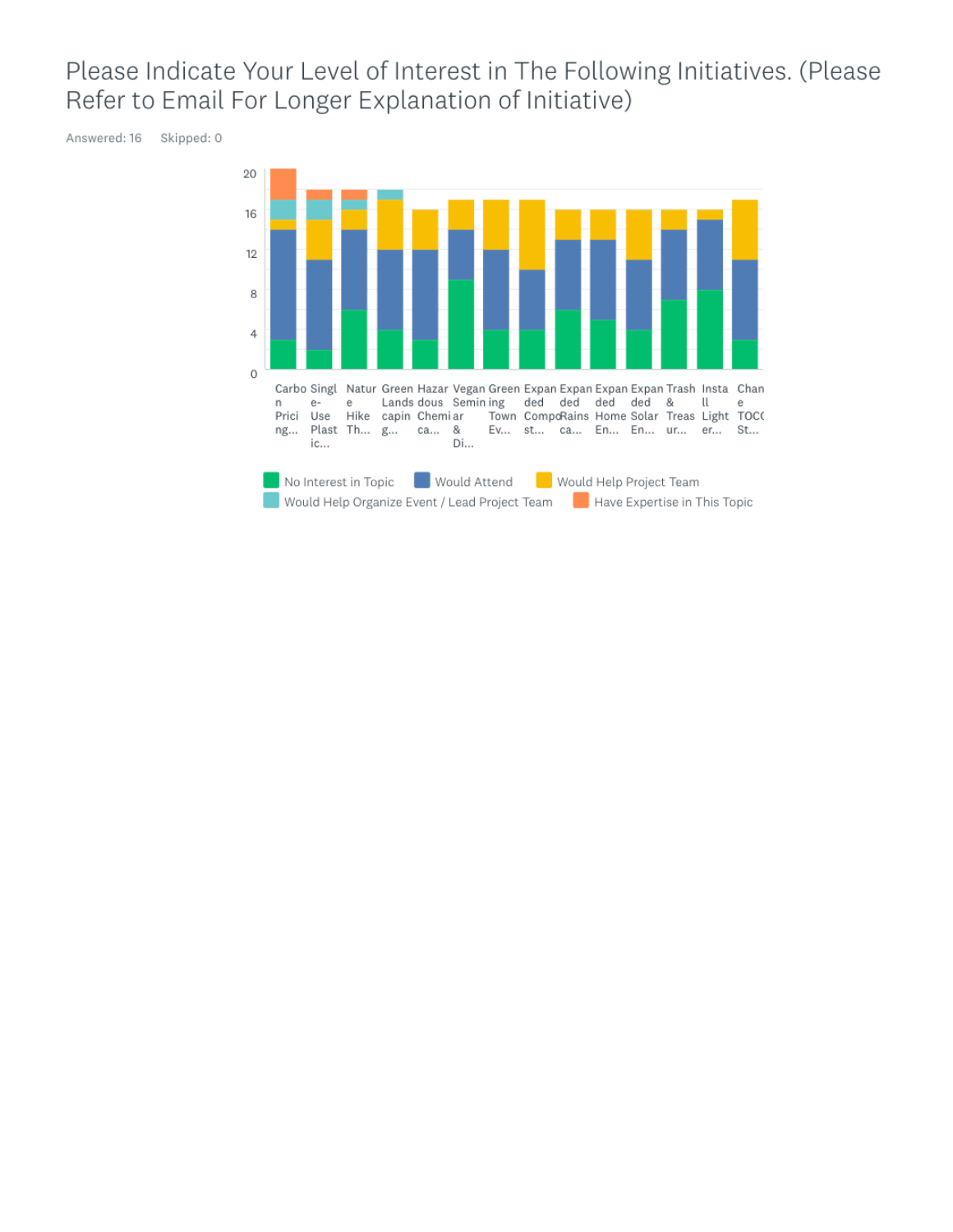|                          |                                                                                   | <b>NO</b><br>INTEREST <b>*</b><br><b>IN TOPIC</b> | WOULD _<br><b>ATTEND</b> | <b>WOULD</b><br><b>HELP</b><br><b>PROJECT</b><br><b>TEAM</b> | <b>WOULD HELP ORGANIZE</b><br>EVENT / LEAD PROJECT ▼<br><b>TEAM</b> | <b>HAVE</b><br><b>EXPERTISE IN ▼</b><br><b>THIS TOPIC</b> | <b>TOTAL</b><br><b>RESPONDENTS</b> |
|--------------------------|-----------------------------------------------------------------------------------|---------------------------------------------------|--------------------------|--------------------------------------------------------------|---------------------------------------------------------------------|-----------------------------------------------------------|------------------------------------|
|                          | Carbon<br>Pricing vs.<br>Carbon<br>Offset<br>Seminar                              | 18.75%<br>3                                       | 68.75%<br>11             | 6.25%<br>1                                                   | 12.50%<br>2                                                         | 18.75%<br>3                                               | 16                                 |
|                          | Single-Use<br>Plastics<br>Discussion &<br>Policy<br>Development                   | 12.50%<br>2                                       | 56.25%<br>9              | 25.00%<br>$\overline{4}$                                     | 12.50%<br>$\mathbf{2}$                                              | 6.25%<br>$\mathbf{1}$                                     | 16                                 |
|                          | Nature Hike<br>Through<br>Rock Creek<br>Park                                      | 37.50%<br>6                                       | 50.00%<br>8              | 12.50%<br>2                                                  | 6.25%<br>$\mathbf{1}$                                               | 6.25%<br>$\mathbf{1}$                                     | 16                                 |
|                          | Green<br>Landscaping<br>Equipment<br>Group<br>Purchase                            | 25.00%<br>$\overline{4}$                          | 50.00%<br>8              | 31.25%<br>5                                                  | 6.25%<br>1                                                          | 0.00%<br>0                                                | 16                                 |
| ٠                        | Hazardous<br>Chemicals &<br>Materials<br>(Off Our<br>Lawns & Out<br>of Landfills) | 18.75%<br>3                                       | 56.25%<br>9              | 25.00%<br>4                                                  | 0.00%<br>0                                                          | 0.00%<br>0                                                | 16                                 |
| $\overline{\phantom{a}}$ | Vegan<br>Seminar &<br>Dinner                                                      | 56.25%<br>9                                       | 31.25%<br>5              | 18.75%<br>3                                                  | 0.00%<br>0                                                          | 0.00%<br>0                                                | 16                                 |
| $\overline{\phantom{a}}$ | Greening<br>Town Events                                                           | 25.00%<br>4                                       | 50.00%<br>8              | 31.25%<br>5                                                  | 0.00%<br>$\circ$                                                    | 0.00%<br>$\circ$                                          | 16                                 |
| $\overline{\phantom{a}}$ | Expanded<br>Compost<br>Program                                                    | 25.00%<br>4                                       | 37.50%<br>6              | 43.75%<br>7                                                  | 0.00%<br>$\circ$                                                    | 0.00%<br>0                                                | 16                                 |
| $\overline{\phantom{a}}$ | Expanded<br>Rainscapes<br>Rebate<br>Program                                       | 37.50%<br>6                                       | 43.75%<br>7              | 18.75%<br>3                                                  | 0.00%<br>0                                                          | 0.00%<br>$\circ$                                          | 16                                 |
|                          | Expanded<br>Home Energy<br>Audit<br>Program                                       | 31.25%<br>5                                       | 50.00%<br>8              | 18.75%<br>3                                                  | 0.00%<br>0                                                          | 0.00%<br>0                                                | 16                                 |
| $\overline{\phantom{a}}$ | Expanded<br>Solar Energy<br>Programs                                              | 25.00%<br>4                                       | 43.75%<br>7              | 31.25%<br>5                                                  | 0.00%<br>0                                                          | 0.00%<br>$\circ$                                          | 16                                 |
| $\overline{\phantom{a}}$ | Trash &<br>Treasures<br>Educational<br>Campaign                                   | 43.75%<br>7                                       | 43.75%<br>7              | 12.50%<br>2                                                  | $0.00\%$<br>0                                                       | 0.00%<br>0                                                | 16                                 |
| ٠                        | Install<br>Lighter<br>Colored<br>Pavement to<br>Reduce Heat<br>Islands            | 50.00%<br>8                                       | 43.75%<br>7              | 6.25%<br>1                                                   | 0.00%<br>0                                                          | $0.00\%$<br>$\circ$                                       | 16                                 |
| $\overline{\phantom{a}}$ | Change<br><b>TOCC</b><br>Streetlights<br>to LED                                   | 18.75%<br>3                                       | 50.00%<br>8              | 37.50%<br>6                                                  | 0.00%<br>0                                                          | 0.00%<br>0                                                | 16                                 |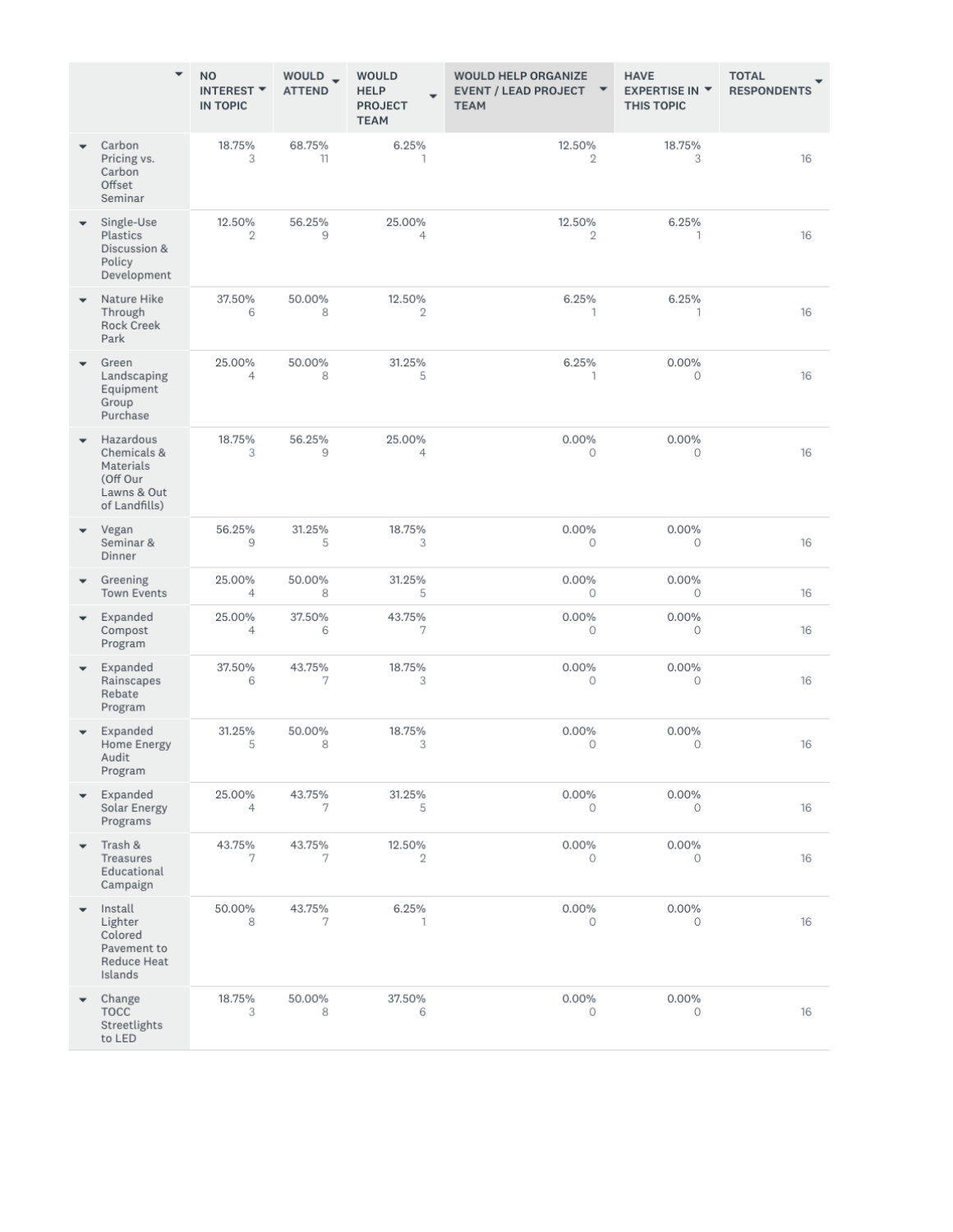# What Initiatives Should the Town Pursue in 2019? Please mark no more than 5 High Priority items.



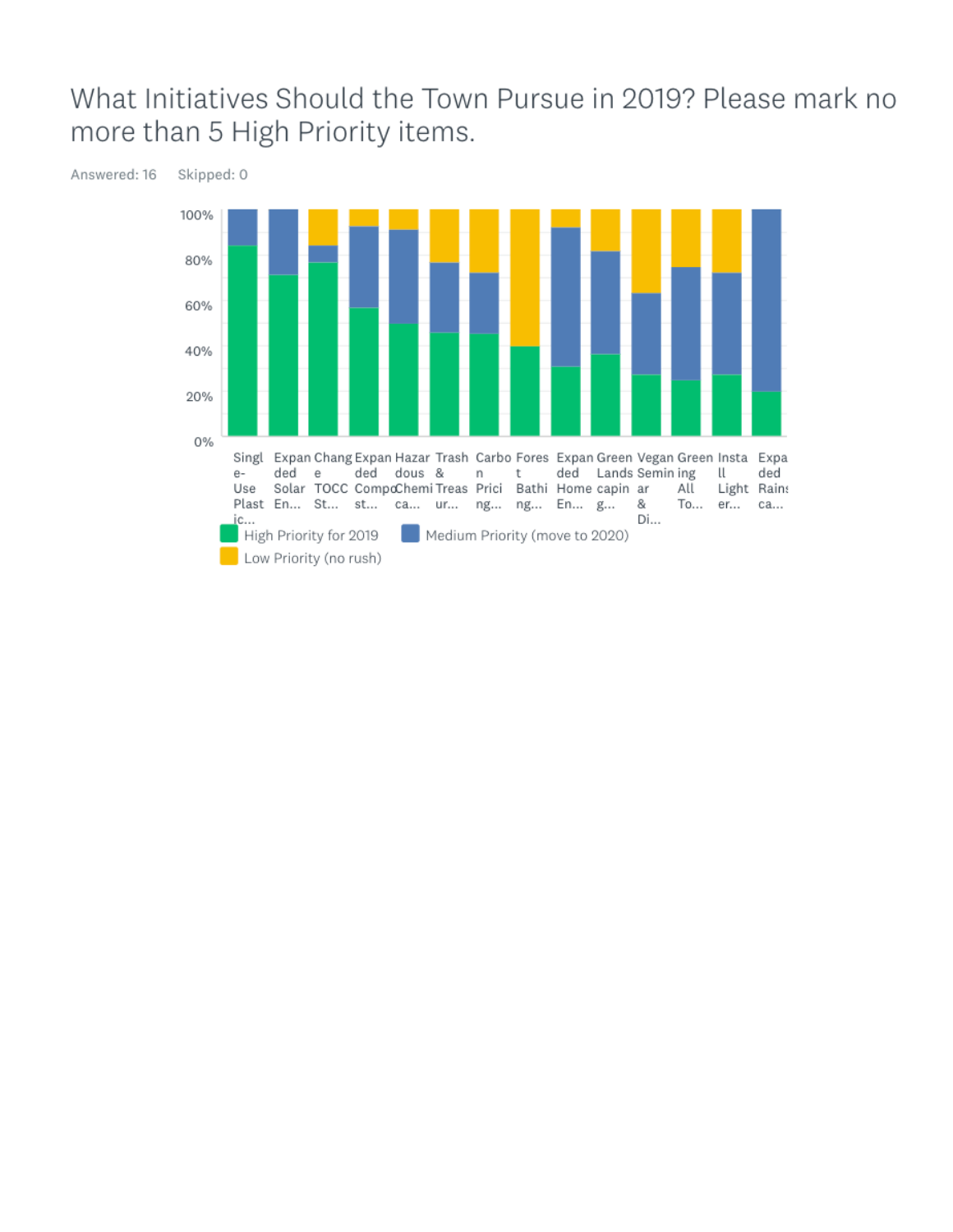|                          | $\blacktriangledown$                                                              | <b>HIGH PRIORITY FOR</b><br>2019 | MEDIUM PRIORITY (MOVE TO<br>2020) | LOW PRIORITY (NO RUSH) ▼ | <b>TOTAL</b> |
|--------------------------|-----------------------------------------------------------------------------------|----------------------------------|-----------------------------------|--------------------------|--------------|
| $\overline{\phantom{a}}$ | Single-Use<br>Plastics<br>Discussion &<br>Policy<br>Development                   | 84.62%<br>11                     | 15.38%<br>$\overline{2}$          | 0.00%<br>0               | 13           |
| $\overline{\phantom{a}}$ | Expanded<br>Solar Energy<br>Programs                                              | 71.43%<br>10                     | 28.57%<br>4                       | $0.00\%$<br>0            | 14           |
|                          | Change<br><b>TOCC</b><br>Streetlights<br>to LED                                   | 76.92%<br>10                     | 7.69%<br>1                        | 15.38%<br>$\mathbf{2}$   | 13           |
| $\overline{\phantom{a}}$ | Expanded<br>Compost<br>Program                                                    | 57.14%<br>8                      | 35.71%<br>5                       | 7.14%<br>1               | 14           |
| $\overline{\phantom{a}}$ | Hazardous<br>Chemicals &<br>Materials<br>(Off Our<br>Lawns & Out<br>of Landfills) | 50.00%<br>6                      | 41.67%<br>5                       | 8.33%<br>1               | 12           |
| $\overline{\phantom{a}}$ | Trash &<br>Treasures<br>Education<br>Campaign                                     | 46.15%<br>6                      | 30.77%<br>4                       | 23.08%<br>3              | 13           |
| $\overline{\phantom{a}}$ | Carbon<br>Pricing vs.<br>Carbon<br>Offset<br>Seminar                              | 45.45%<br>5                      | 27.27%<br>3                       | 27.27%<br>З              | 11           |
|                          | Forest<br>Bathing<br>Seminar<br>& Nature<br>Hike Through<br><b>Rock Creek</b>     | 40.00%<br>4                      | $0.00\%$<br>0                     | 60.00%<br>6              | 10           |
|                          | Expanded<br>Home Energy<br>Audit<br>Program                                       | 30.77%<br>4                      | 61.54%<br>8                       | 7.69%<br>1               | 13           |
| $\overline{\phantom{0}}$ | Green<br>Landscaping<br>Equipment<br>Group<br>Purchase                            | 36.36%<br>4                      | 45.45%<br>5                       | 18.18%<br>$\overline{2}$ | 11           |
| $\overline{\phantom{a}}$ | Vegan<br>Seminar &<br>Dinner                                                      | 27.27%<br>з                      | 36.36%<br>4                       | 36.36%<br>4              | 11           |
| $\overline{\phantom{a}}$ | Greening All<br><b>Town Events</b>                                                | 25.00%<br>3                      | 50.00%<br>6                       | 25.00%<br>3              | 12           |
| $\overline{\phantom{a}}$ | Install<br>Lighter<br>Colored<br>Pavement to<br>Reduce Heat<br>Islands            | 27.27%<br>3                      | 45.45%<br>5                       | 27.27%<br>3              | 11           |
| $\overline{\phantom{a}}$ | Expanded<br>Rainscapes<br>Rebate<br>Program                                       | 20.00%<br>2                      | 80.00%<br>8                       | 0.00%<br>$\circ$         | 10           |